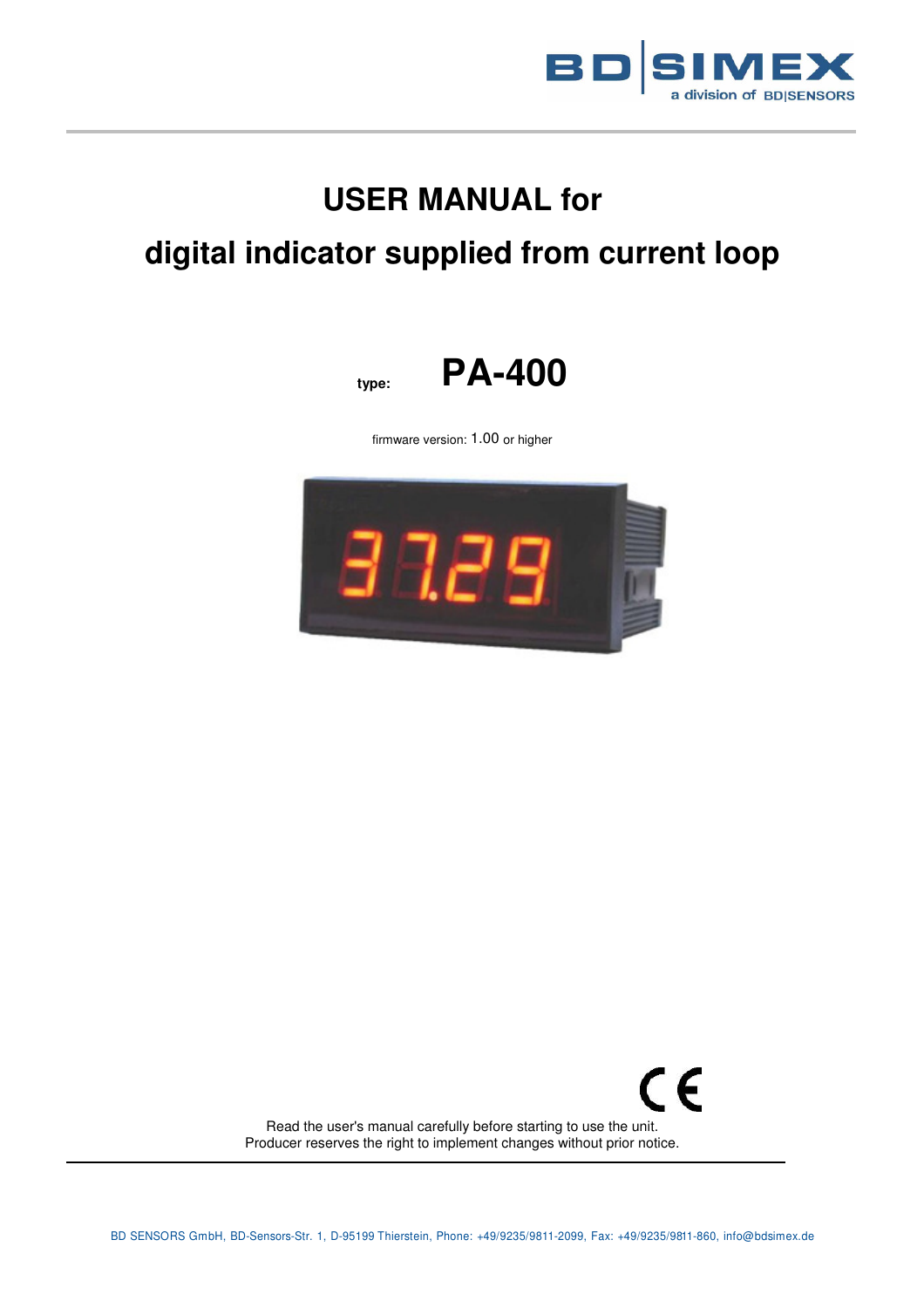## **Contents**

| 5. Description of the front panel and ir remote controller push buttoms10 |  |
|---------------------------------------------------------------------------|--|
|                                                                           |  |
|                                                                           |  |
|                                                                           |  |
|                                                                           |  |
|                                                                           |  |
|                                                                           |  |
|                                                                           |  |
|                                                                           |  |
|                                                                           |  |
|                                                                           |  |
|                                                                           |  |
|                                                                           |  |
|                                                                           |  |
|                                                                           |  |
|                                                                           |  |
|                                                                           |  |
|                                                                           |  |
|                                                                           |  |
|                                                                           |  |
|                                                                           |  |
|                                                                           |  |
|                                                                           |  |
|                                                                           |  |
|                                                                           |  |
|                                                                           |  |
|                                                                           |  |
|                                                                           |  |
|                                                                           |  |

Explanation of symbols used in the manual

 $\bigwedge$ 

- This symbol denotes especially important guidelines concerning the installation and operation of the device. Not complying with the guidelines denoted by this symbol may cause an accident, damage or equipment destruction. If the device is not used according to the manual the user is responsible for possible damages.



 $\binom{1}{1}$  - This symbol denotes especially important characteristics of the unit. Read any information regarding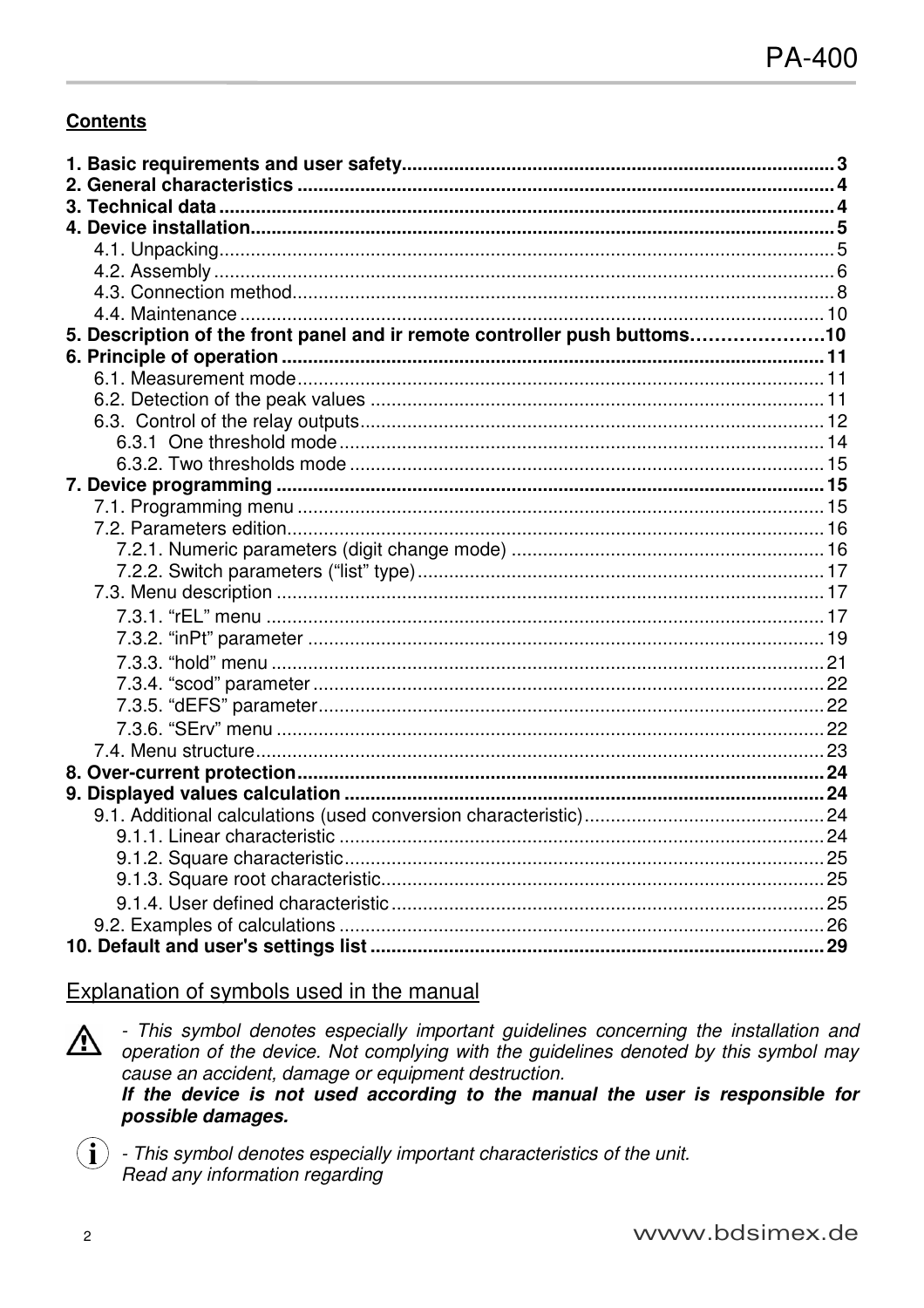# **1. Basic requirements and user safety**



- **The manufacturer is not responsible for any damages caused by inappropriate installation, not maintaining the proper technical condition and using the unit against its destination.** 

- Installation should be conducted by qualified personnel. During installation all available safety requirements should be considered. The fitter is responsible for executing the installation according to this manual, local safety and EMC regulations.
- The unit must be properly set-up, according to the application. Incorrect configuration can cause defective operation, which can lead to unit damage or an accident.
- If in the case of a defect of unit operation there is a risk of a serious threat to **the safety of people or property additional, independent systems and solutions to prevent such a threat must be used.**
- Neighbouring and mating equipment must meet the requirements of appropriate standards and regulations concerning safety and be equipped with adequate antiovervoltage and anti-interference filters.
- **Do not attempt to disassemble, repair or modify the unit yourself. The unit has no user serviceable parts. Units, in which a defect was stated must be disconnected and submitted for repairs at an authorized service centre.**
- In order to minimize fire or electric shock hazard, the unit must be protected against ∕!\ atmospheric precipitation and excessive humidity.
	- Do not use the unit in areas threatened with excessive shocks, vibrations, dust, humidity, corrosive gasses and oils.
	- Do not use the unit in explosion hazard areas.
	- Do not use the unit in areas with significant temperature variations, exposed to condensation or icing.
	- Do not use the unit in areas exposed to direct sunlight
	- Make sure that the ambient temperature (e.g. inside the control box) does not exceed the recommended values. In such cases forced cooling of the unit must be considered (e.g. by using a ventilator).



**The unit is designed for operation in an industrial environment and must not be used in a household environment or similar.**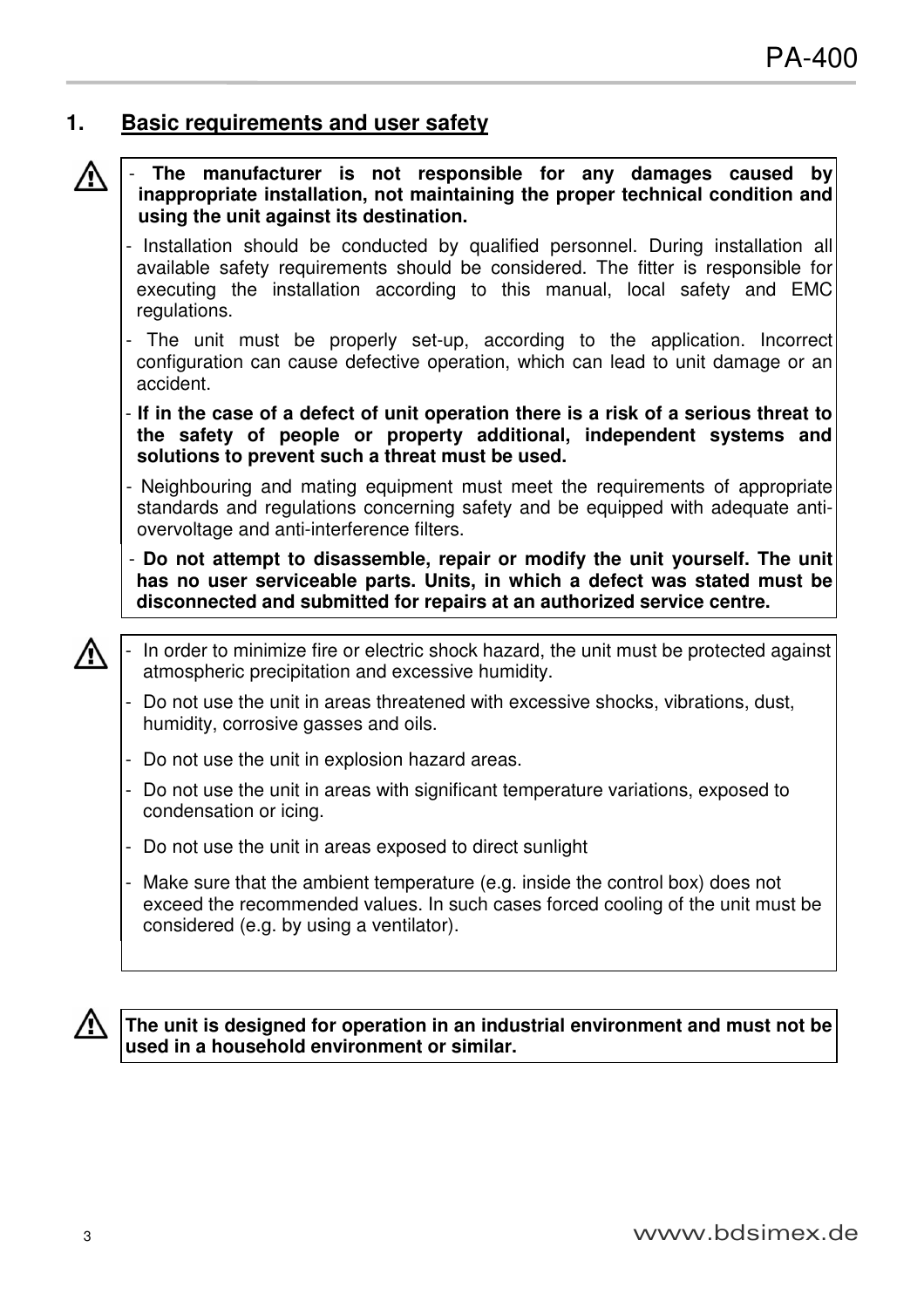# **2. General characteristics**

The **PA-400** is a simple digital panel indicator, equipped with one measurement input (current input, 4-20mA) used simultaneously as device power supply input. Current input has additionally overcurrent protection circuit, which protects standard resistor.

The **PA-400** allows user to select a conversion characteristic of several kinds: linear, square, square root, and user defined (max.20 points length). Result is showed on 4-digit LED display. Displayed values range can be selected by user, from -999 to 9999, plus decimal point.

Optionally **PA-400** can be equipped with bistable relay output. The device can be configured via IR remote controller. Easy assembling, small dimensions, precision and reliability are the basic trumps of **PA-400** indicators.

IR remote controller is not a part of the PA-400 and must be ordered separately.

# **3. Technical data**

Minimal supply current 3,5 mA, device supplied from current loop Measurement loop voltage drop max. 7 V Current input  $4 \div 20$  mA overload protected, maximum input current about 50 mA Current measurement accuracy  $\pm$  0,1 % (25 °C)  $\pm$  one digit Temperature stability 50 ppm / °C Display range  $-999 \div 9999$ , plus decimal point Accepted prolonged input overload: 20 % Relay output bistable 0.5 A/30V  $\frac{\cos \varphi = 1}{\sinh \theta}$ , switching delay about 4 sec Display LED, 4 digit, 13 mm height, red Data memory non-volatile memory, EEPROM type Protection level IP 65 (from front – option IP 40 - standard) IP 20 (housing and connection clips) Housing type **panel** Housing material NORYL UL94V-0 Housing dimensions 72 x 36 x 77 mm Mounting hole 67 x 32.5 mm Assembly depth min. 78 mm Panel thickness max. 5 mm Operating temperature 0  $^{\circ}$  to +50  $^{\circ}$ C (depending on version) or -20  $\degree$ C to +50  $\degree$ C Storage temperature  $-10$  °C to +70 °C (depending on version) or -20  $^{\circ}$ C to +70  $^{\circ}$ C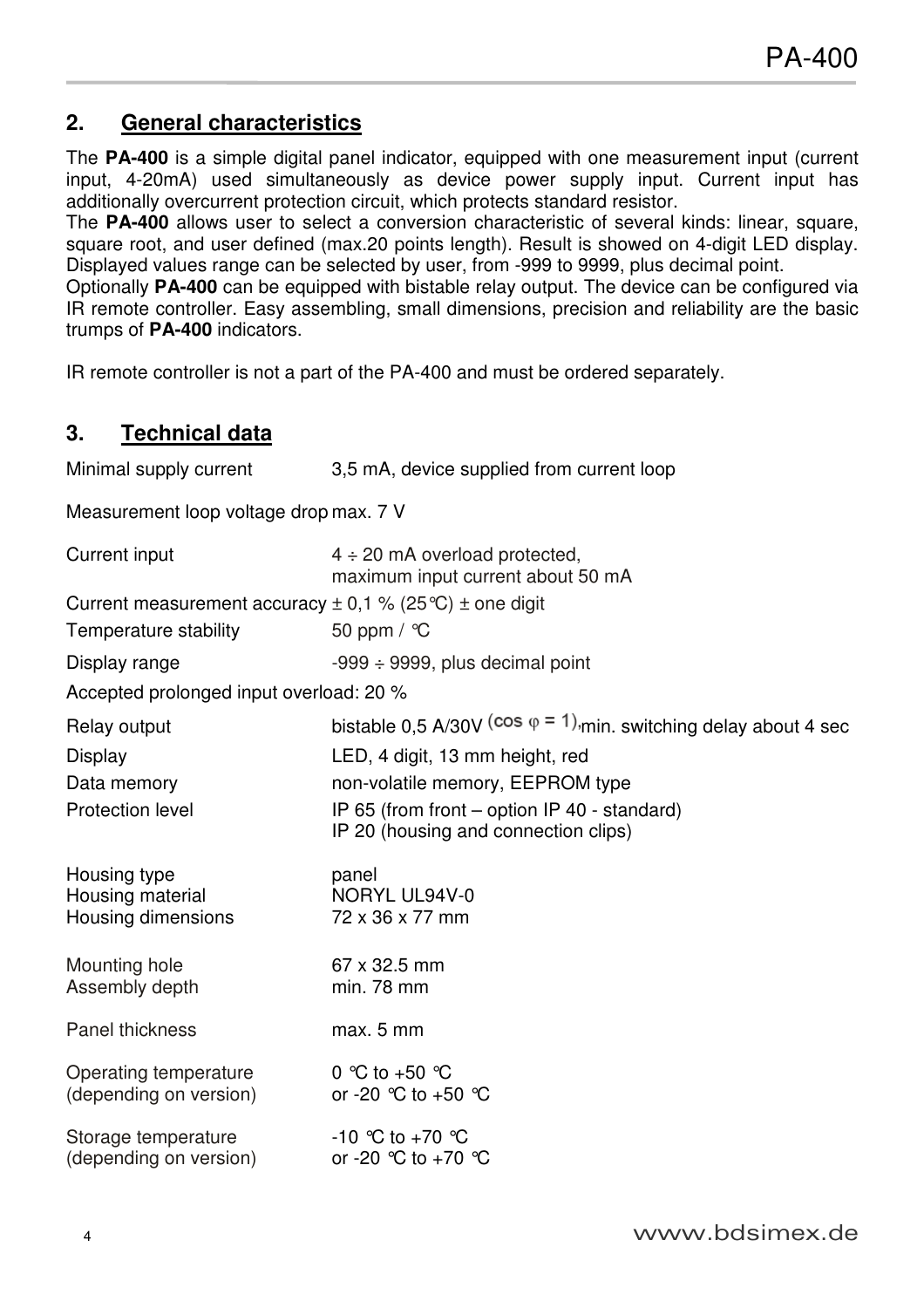| 5 to 90% no condensation<br>up to 2000 meters above sea level                                                                                         |
|-------------------------------------------------------------------------------------------------------------------------------------------------------|
| Screws tightening max. torque<br>$0.5$ Nm<br>$2.5$ mm <sup>2</sup>                                                                                    |
| according to: PN-EN 61010-1<br>installation category: II<br>pollution degree: 2<br>voltage in relation to ground: 300V AC                             |
| insulation resistance: > 20M<br>insulation strength between power supply and input/output<br>terminal: 1min. $@$ 2300V<br>according to: PN-EN 61326-1 |
|                                                                                                                                                       |



**This is a class A unit. In housing or a similar area it can cause radio frequency interference. In such cases the user can be requested to use appropriate preventive measures.** 

# **4. Device installation**

The unit has been designed and manufactured in a way assuring a high level of user safety and resistance to interference occurring in a typical industrial environment. In order to take full advantage of these characteristics installation of the unit must be conducted correctly and according to the local regulations.

 $\sum$  - Read the basic safety requirements on page 3 prior to starting the installation.

 - Ensure that the power supply network voltage corresponds to the nominal voltage stated on the unit's identification label.

- The load must correspond to the requirements listed in the technical data.

- All installation works must be conducted with a disconnected power supply.

## **4.1. Unpacking**

After removing the unit from the protective packaging, check for transportation damage. Any transportation damage must be immediately reported to the carrier. Also, write down the unit serial number on the housing and report the damage to the manufacturer.

Attached with the unit please find:

- user's manual,
- warranty
- assembly brackets 2 pieces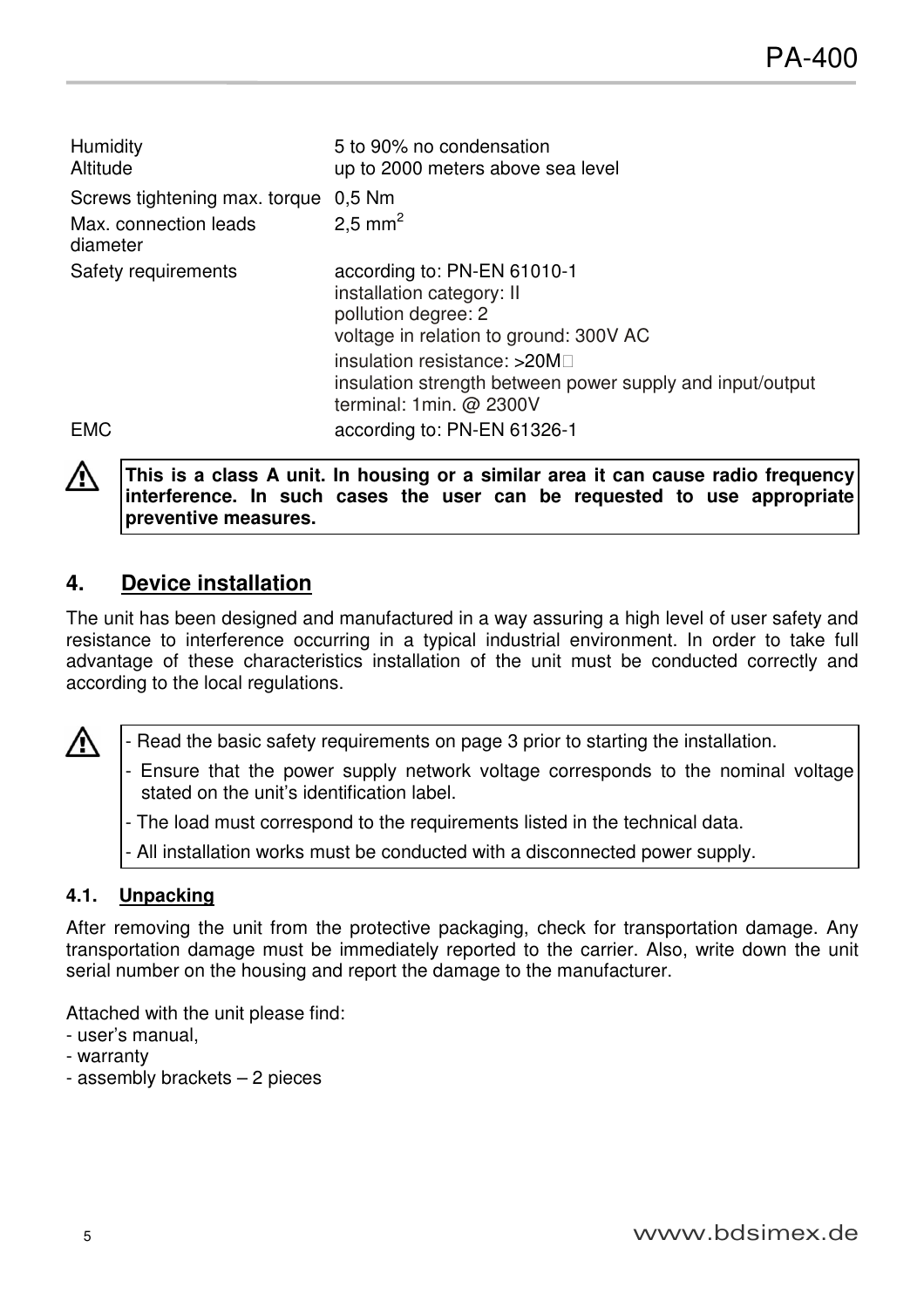# **4.2 Assembly**

- The unit is designed for mounting indoor inside housings (control panel, switchboard) assuring appropriate protection against electric impulse waves. Metal housing must be connected to the grounding in a way complying with the governing regulations.
	- Disconnect the power supply prior to starting assembly.
	- Check the correctness of the performed connections prior to switching the unit on.
- **A**

 $\triangle$ 

In order to assembly the unit, a  $67 \times 32.5$  mm mounting hole (Figure 4.1) must be prepared. The thickness of the material of which the panel is made must not exceed 5mm. Place the unit in the mounting hole inserting it from the front side of the panel, and then fix it using the brackets (Figure 4.2). The minimum distances between assembly holes' axes - due to the thermal and mechanical conditions of operation - are 91 mm x 57mm (Figure **Fehler! Verweisquelle konnte nicht gefunden werden.**3).



*Figure 4.1. Mounting hole dimensions: a) recommended b) allowable*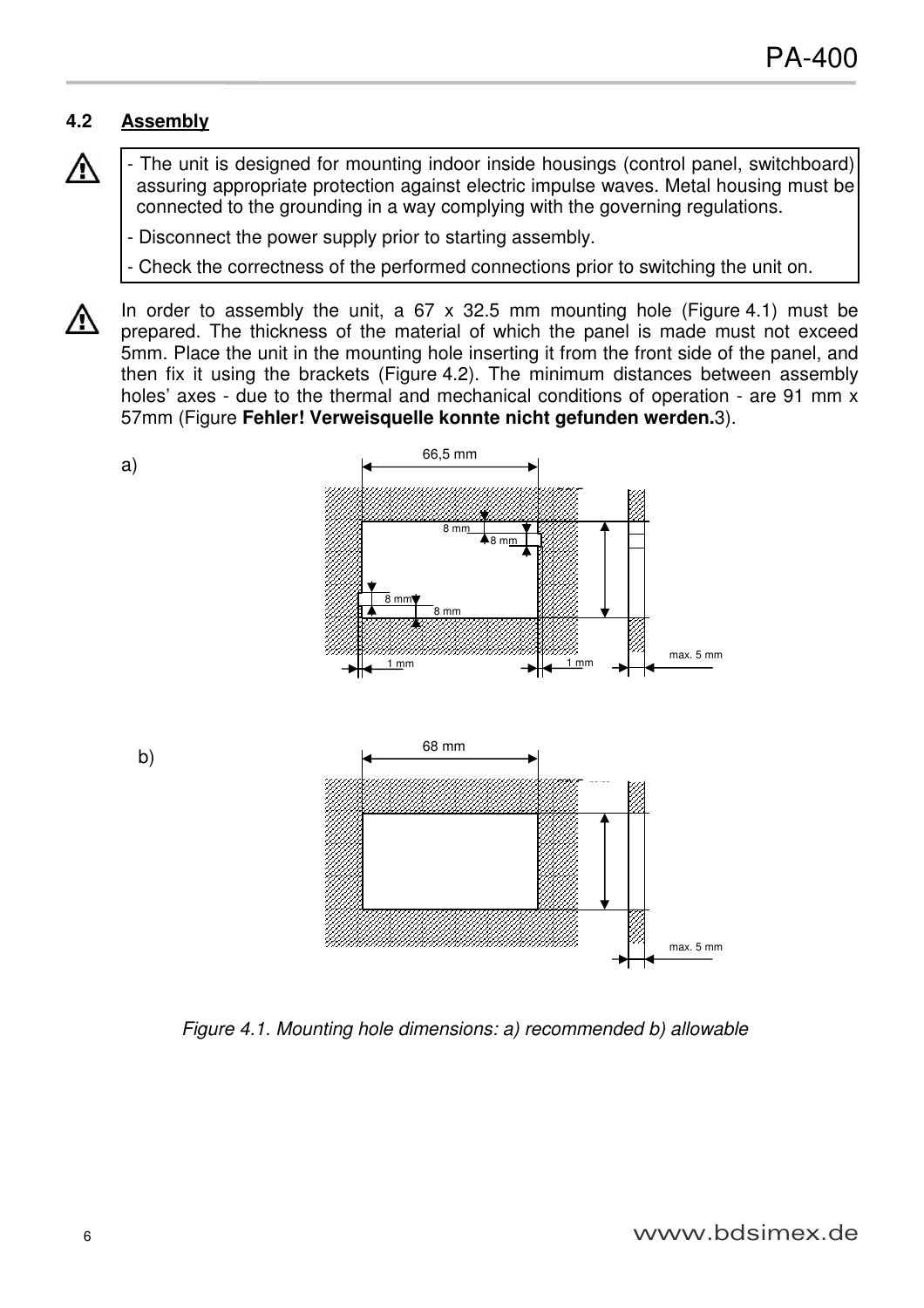

*Figure 4.2. Installing of brackets, and dimensions of connectors.* 



*Figure 4.3. Minimum distances when assembly of a number of units*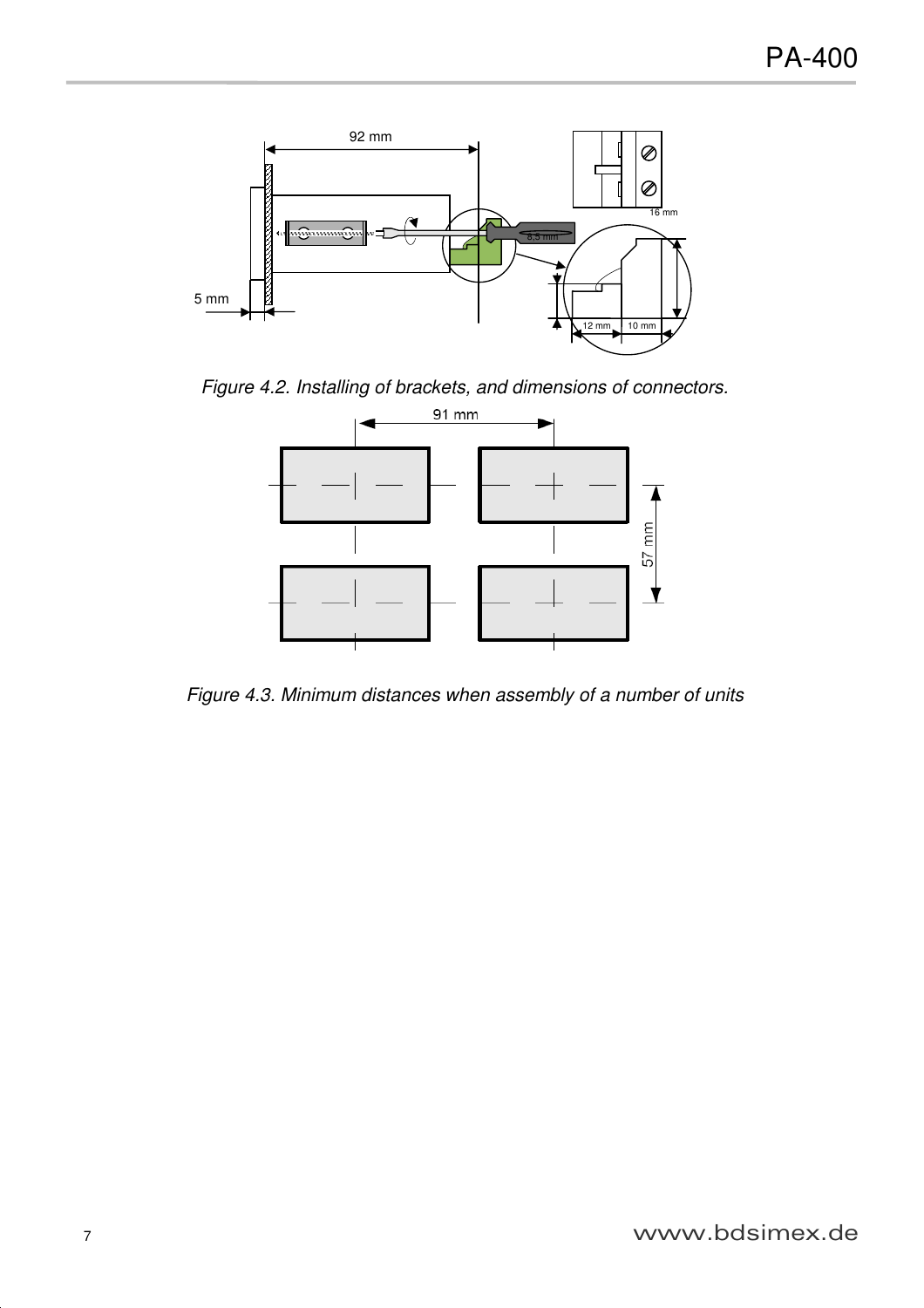### **4.3 Connection method**

- $\bigwedge$  Installation should be conducted by qualified personnel. During installation all available safety requirements should be considered. The fitter is responsible for executing the installation according to this manual, local safety and EMC regulations.
	- Wiring must meet appropriate standards and local regulations and laws.
	- In order to secure against accidental short circuit the connection cables must be terminated with appropriate insulated cable tips.
	- -Tighten the clamping screws. The recommended tightening torque is 0.5 Nm. Loose screws can cause fire or defective operation. Over tightening can lead to damaging the connections inside the units and breaking the thread.
	- In the case of the unit being fitted with separable clamps they should be inserted into appropriate connectors in the unit, even if they are not used for any connections.
	- **- Unused clamps (marked as n.c.) must not be used for connecting any onnecting cables (e.g. as bridges), because this can cause damage to the equipment or electric shock.**

 - If the unit is equipped with housing, covers and sealing packing, protecting against water intrusion, pay special attention to their correct tightening or clamping. In the case of any doubt consider using additional preventive measures (covers, roofing, seals, etc.). Carelessly executed assembly can increase the risk of electric shock.

#### **Due to possible significant interference in industrial installations appropriate measures assuring correct operation of the unit must be applied. To avoid the unit of improper indications keep recommendations listed below.**

- − Avoid common (parallel) leading of signal cables and transmission cables together with power supply cables and cables controlling induction loads (e.g. contactors). Such cables should cross at a right angle.
- − Contactor coils and induction loads should be equipped with anti-interference protection systems, e.g. RC-type.
- Use of screened signal cables is recommended. Signal cable screens should be connected to the earthing only at one of the ends of the screened cable.
- In the case of magnetically induced interference the use of twisted couples of signal cables (so-called "spirals") is recommended. The spiral (best if shielded) must be used with RS-485 serial transmission connections.
- In the case of interference from the power supply side the use of appropriate antiinterference filters is recommended. Bear in mind that the connection between the filter and the unit should be as short as possible and the metal housing of the filter must be connected to the earthing with largest possible surface. The cables connected to the filter output must not run in parallel with cables with interference (e.g. circuits controlling relays or contactors).

Connection of measurement signal and relay output are executed using the screw connections on the back of the unit's housing.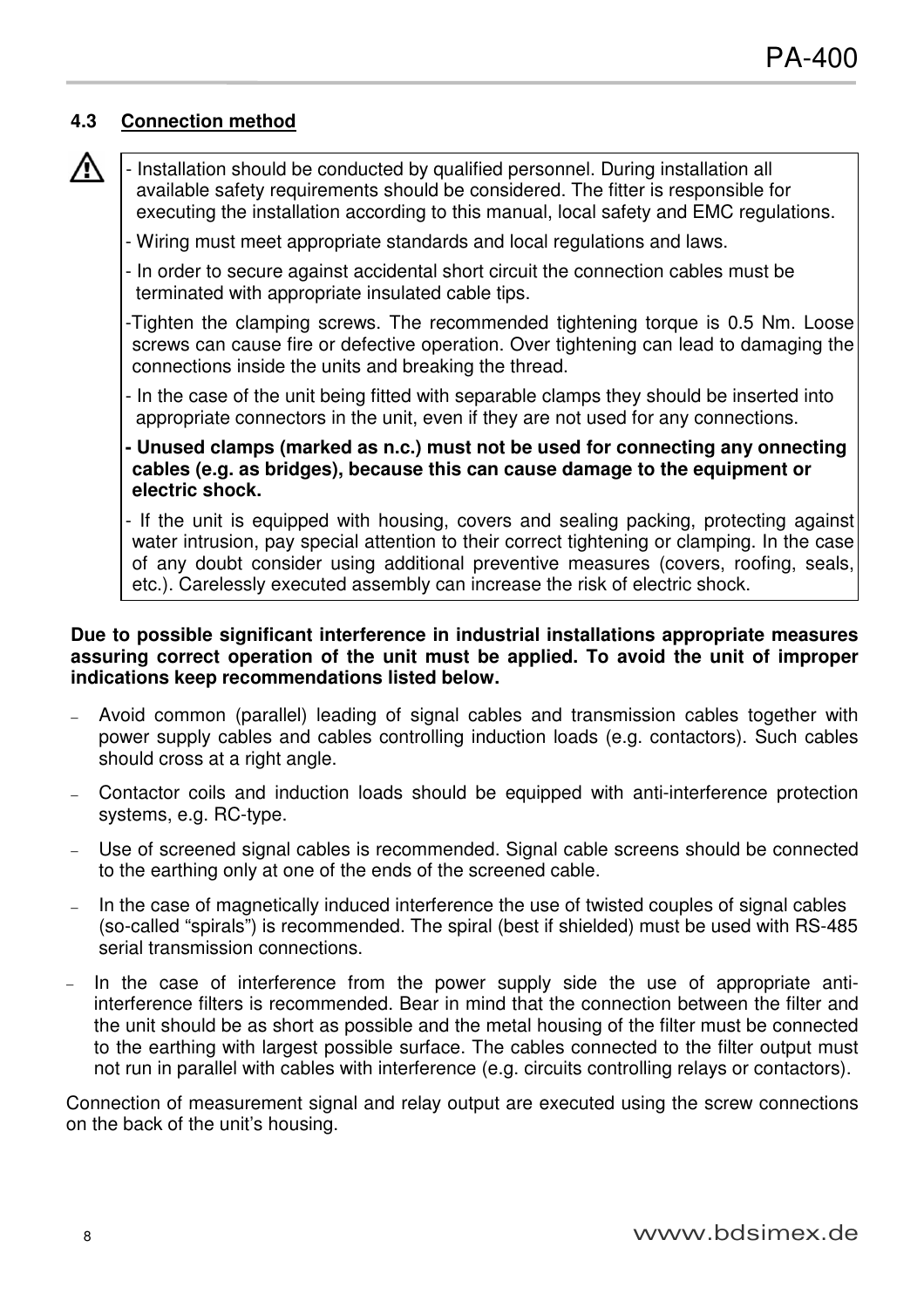

*Figure 4.4. Method of cable insulation replacing and cable terminals*



 *Figure 4.5. Terminals description* 



*Figure 4.6. Connection of 2-wire current converters*



*Figure 4.7 Connection of 3-wire current converters*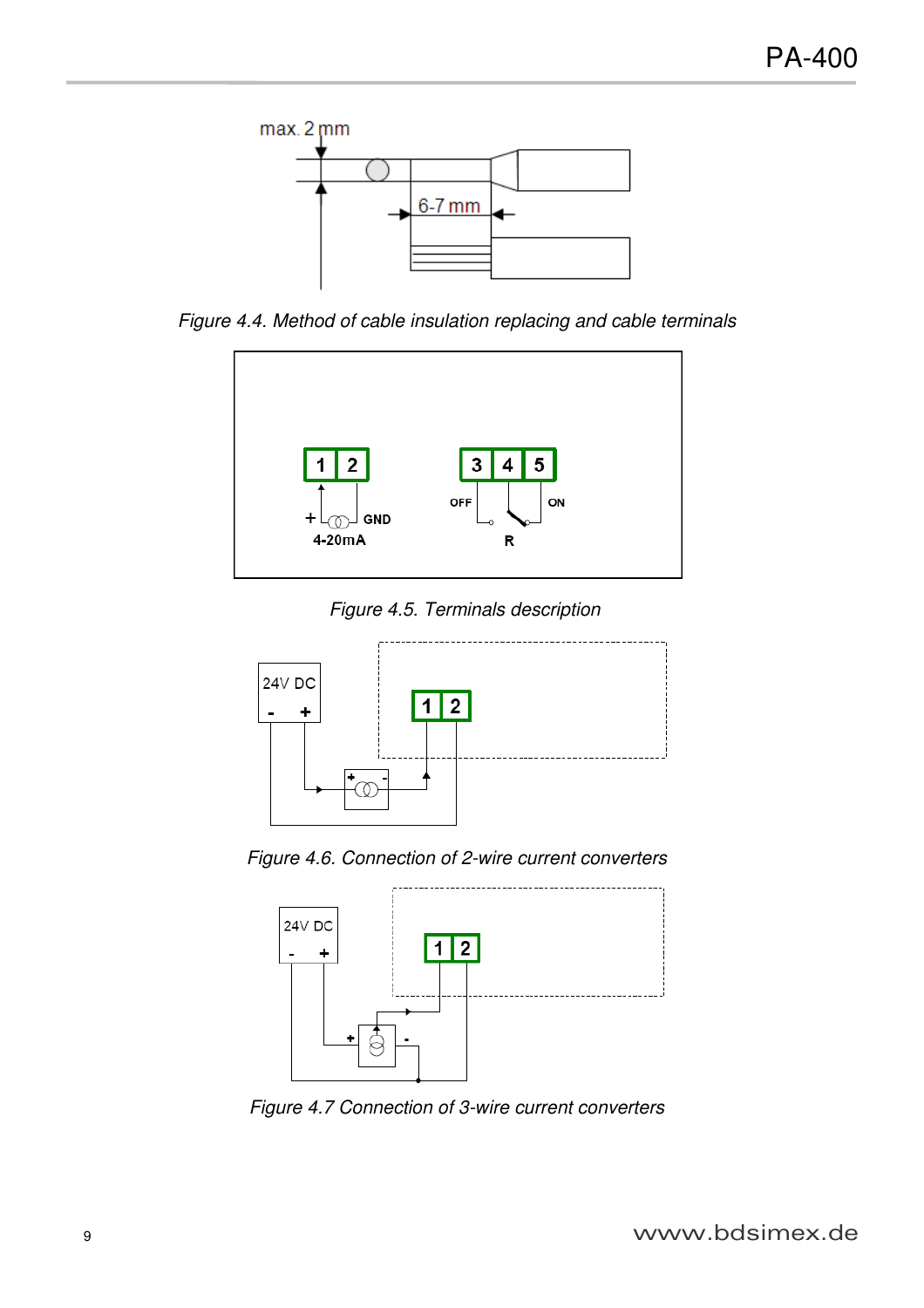## **4.4 Maintenance**

The unit does not have any internal replaceable or adjustable components available to the user. Pay attention to the ambient temperature in the room where the unit is operating. Excessively high temperatures cause faster ageing of the internal components and shorten the fault-free time of unit operation.

In cases where the unit gets dirty do not clean with solvents. For cleaning use warm water with small amount of detergent or in the case of more significant contamination ethyl or isopropyl alcohol.



Using any other agents can cause permanent damage to the housing.



Product marked with this symbol should not be placed in municipal waste. Please check local regulations for disposal and electronic products.

# **5. Description of the front panel and ir remote controller push-buttons**



#### *Symbols and functions of push-buttons:*



Symbol used in the manual: **[ESC/MENU]** Functions:

- Enter to main menu ( press and hold by at least 2 sec.)
- Exit the current level and Enter to previous menu (or measure mode)
- Cancel the changes made in parameter being edited



Symbol used in the manual: **[ENTER]**

Functions**:**

- Start to edit the parameter
- Enter to the sub-menu,
- Confirmation of changes made in parameter being edited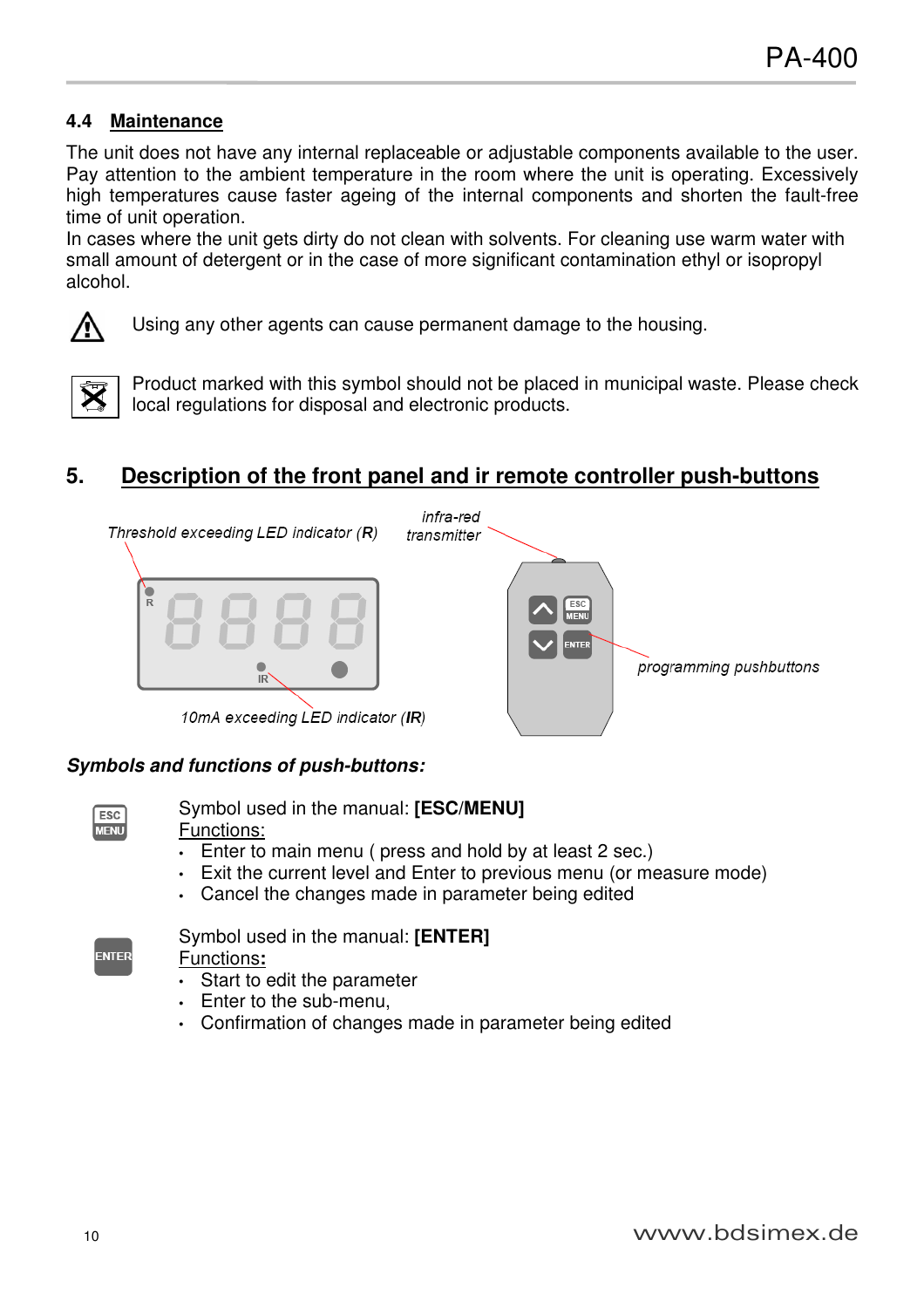

- Change of the present menu,
- Modification of the parameter value,
- Change of the display mode.

# **6. Principle of operation**

Device is supplied from current loop. For proper work of device it is required to guarantee that signal value of current loop is greater than 3.5 mA. If signal value is to low then running decimal point is displayed. Device configuration using remote controller is possible if signal value of current loop is greater than 10 mA (it is signalised by front panel LED marked "**IR**").

#### **6.1 Measurement mode**

In the measure mode, the measurement results, converted over selected characteristic, are displayed on the LED display. The measurement range equal to the nominal range is called: *nominal measurement range,* and the measurement range equal to the extended nominal range is called: *permissible measurement range* (Figure 6.1, 6.2).



*Figure 6.1. Definitions of measurement ranges in mode 4 ÷ 20 mA* 

If the result of measurement exceeds the *permissible measurement range*, warning **"-Hi-"** or **"-Lo-"** is displayed rather than input signal, depends on exceeded value (see description of **"Lo r"** i **"Hi r"** parameters, paragraph *"inPt" menu).* 



If the measurement value do not exceeds *permissible measurement range* but displayed value exceeds range -999  $\div$  9999, the warning "-Ov-" is displayed rather than the calculated result.

Range of displaying values, characteristic of conversion, decimal point position and measure filtering ratio, are user configurable parameters. All accessible parameters can be changed by entering the menu (see: *device programming*). Use the local keyboard or the remote controller to do it.

Configuration of the device via menu **do not stops measures.**

#### **6.2 Detection of the peak values**

The **PA-400** controller is equipped with peaks detection function. It can detect a peaks of the input signal and display their values. Presets connected with this function are placed in **"HOLd"**  menu (see description of *"HOLd" menu*). The detection of the peak can be done if the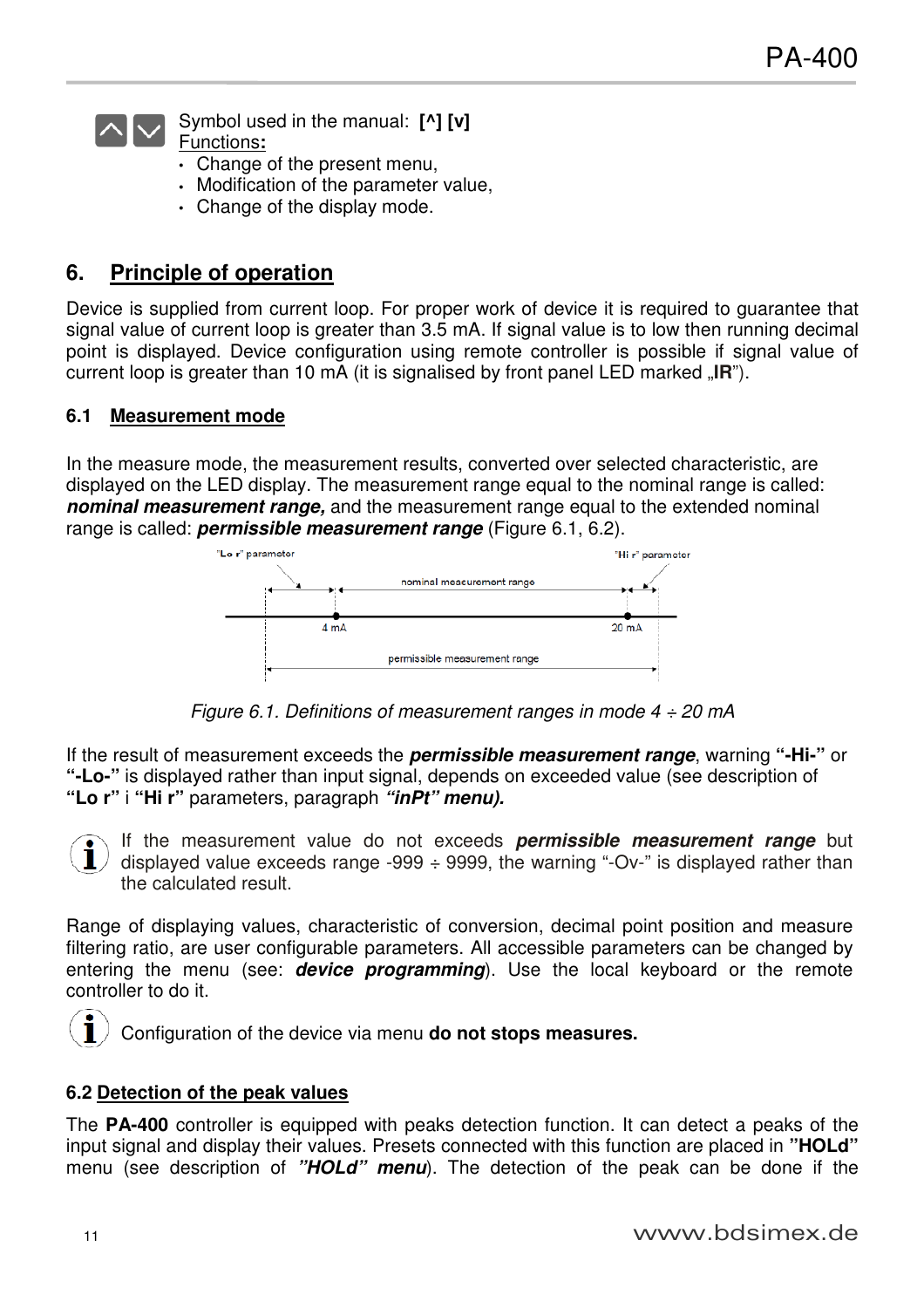measured signal raises and drops of value at least equal to parameter **"PEA"**. Detected peaks are displayed during the time defined by parameter **"timE"**. If a new peak will be detected while one is displayed, this new peak will be displayed and display time counter will be cleared (Figure 6.2). If no peaks are detected while time **"timE"** elapses**,** device starts to show the current value of input signal again.



*Figure 6.2. Process of peaks detection* 

### **6.3 Control of the relay outputs**

The control of the object (measured signal) is realized via relay output. Front panel LED named ..**R**" indicates the state of particular relay output.

Device is equipped with one bistable SPDT relay output .

After device power on relay is in the same state as it was set while power off (see parameter "**AL"** of **"rEL"** menu description). There is **no possibility** to change relay state **until** 10 seconds elapsed since device power on. During this period it is required to power device by at least 3.5 mA current. If current value goes lower than 3.5 mA then delay will be lengthen as much as the current value is to low. Each next change of the relay state is possible after at least 4 seconds since last change of the relay state. This delay will be lengthen too, as much time as the current value is to low (lower than 3.5mA). During device power off the relay is set according to the value of **"AL"** parameter.

Modes of the control can be changed depend on the values of parameters **"SEtP"**, **"SEt2", "HYSt"**, **"modE"** and **"AL".** Depend on **"modE"** parameter, relays can be not used or controlled over one or two thresholds values.

If one threshold is used (Figure 6.4) the relay can be turned on (**"modE"** = **"on"**) or off (**"modE"** = **"oFF"**) when the input signal value is contained in *zone A.* If two thresholds are used (Figure 6.3) the relay will be turned on when value of input signal is contained in *zone A*  ("**modE**" = "in") or **zone B** ("**modE**" = "out") and turned off if the signal is contained in the second one.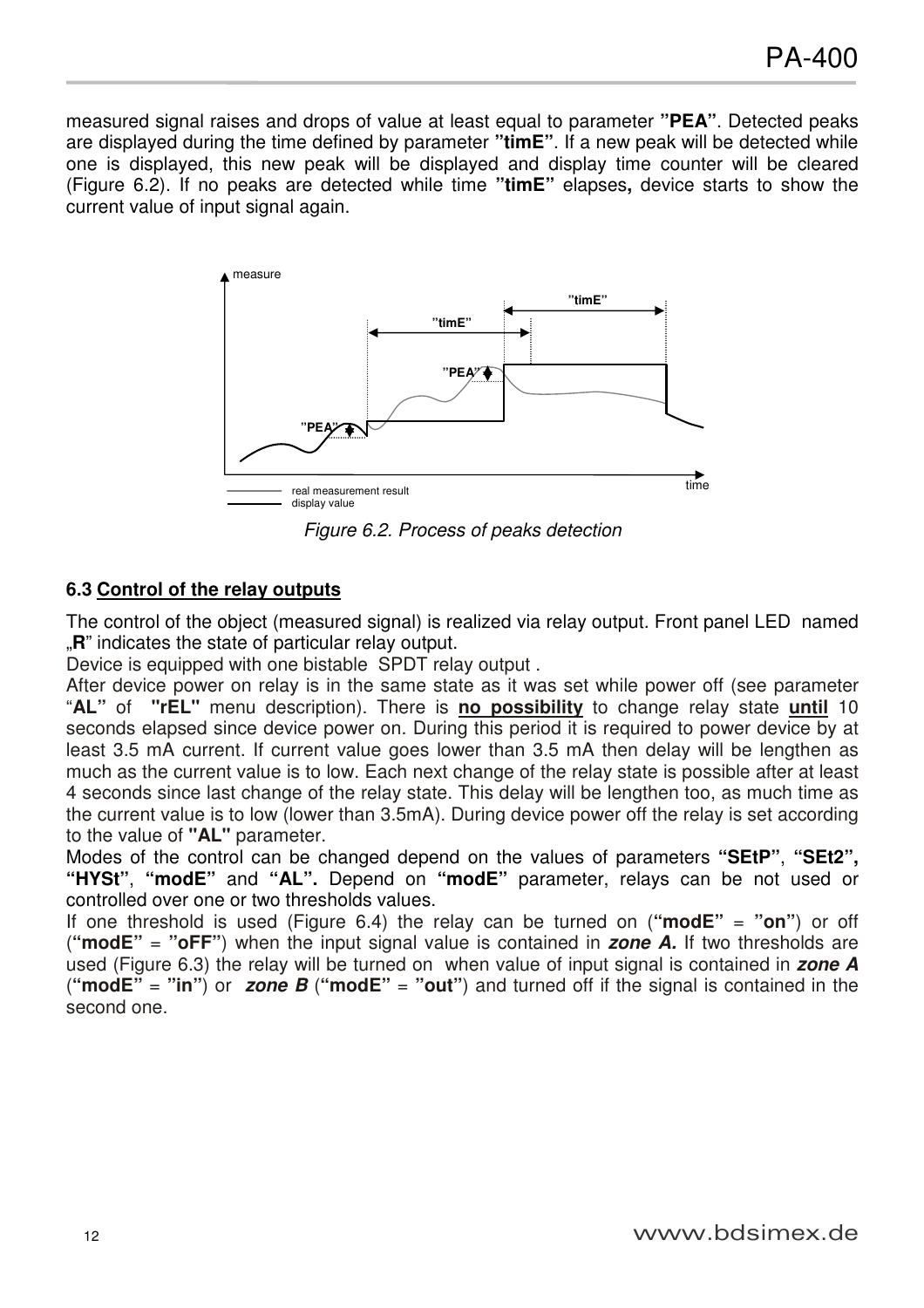

*Figure 6.3. One threshold control of the relay/LED outputs* 



*Figure 6.4 Two threshold control of the relay/LED outputs* 

The relay output and LED (named **R**) can be controlled depend on both - the current value and the peak value (when peak detection is active) of the input signal. **i**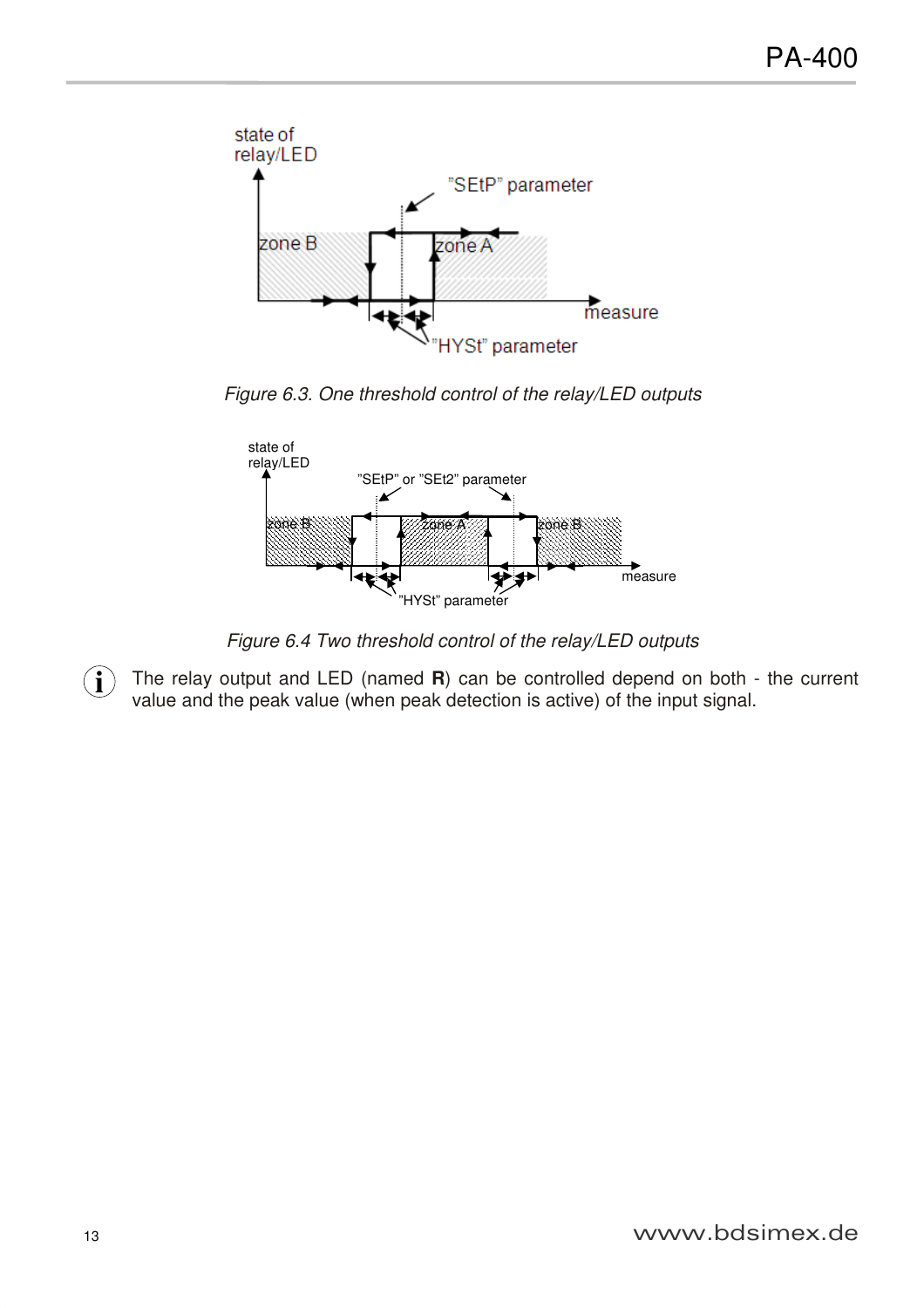## **6.3.1 One threshold mode**

Figure 6.5 presents the principle of relay outputs operation for one threshold mode, and an example values of other parameters.



#### *Figure 6.5. Principle of LED/relay output operation for one threshold mode*

Parameter **"SEtP"** sets a **threshold** of the relay, and parameter **"HYSt"** sets a **hysteresis** of the relay (Figure 6.5 a). The relay can change his state **only** when input value exceeds (over or under) *border value*. *Border values* means values equal *threshold+hysteresis* and *threshold-hysteresis* respectively.

The relay state will be changed **as soon** as input value exceeds any of the *border values* (see points A and C, Figure 6.5 a, b, c) **but only if at least 4 seconds elapsed** since last change of the relay state, in the other case relay state will be changed after required delay (4 sec). The state of relay output while the input value exceeds the *border values* (points A, B, C, D) is

described by parameter **"modE".** The relay can be turned on (**"modE"** = **"on"**), or turned off (**"modE"** = **"oFF"**) when input signal value is contained in *zone A* (Figure 6.5 a).

The parameter **"AL"** allow user to set the relay output behaviour in critical situations (e. g. Input values exceeds *permissible measurement range*)*.* User can select that the relays will be turned on, turned off,or not changed in critical situations.

All parameters connected with relay outputs are described in paragraph *"rEL" menu.*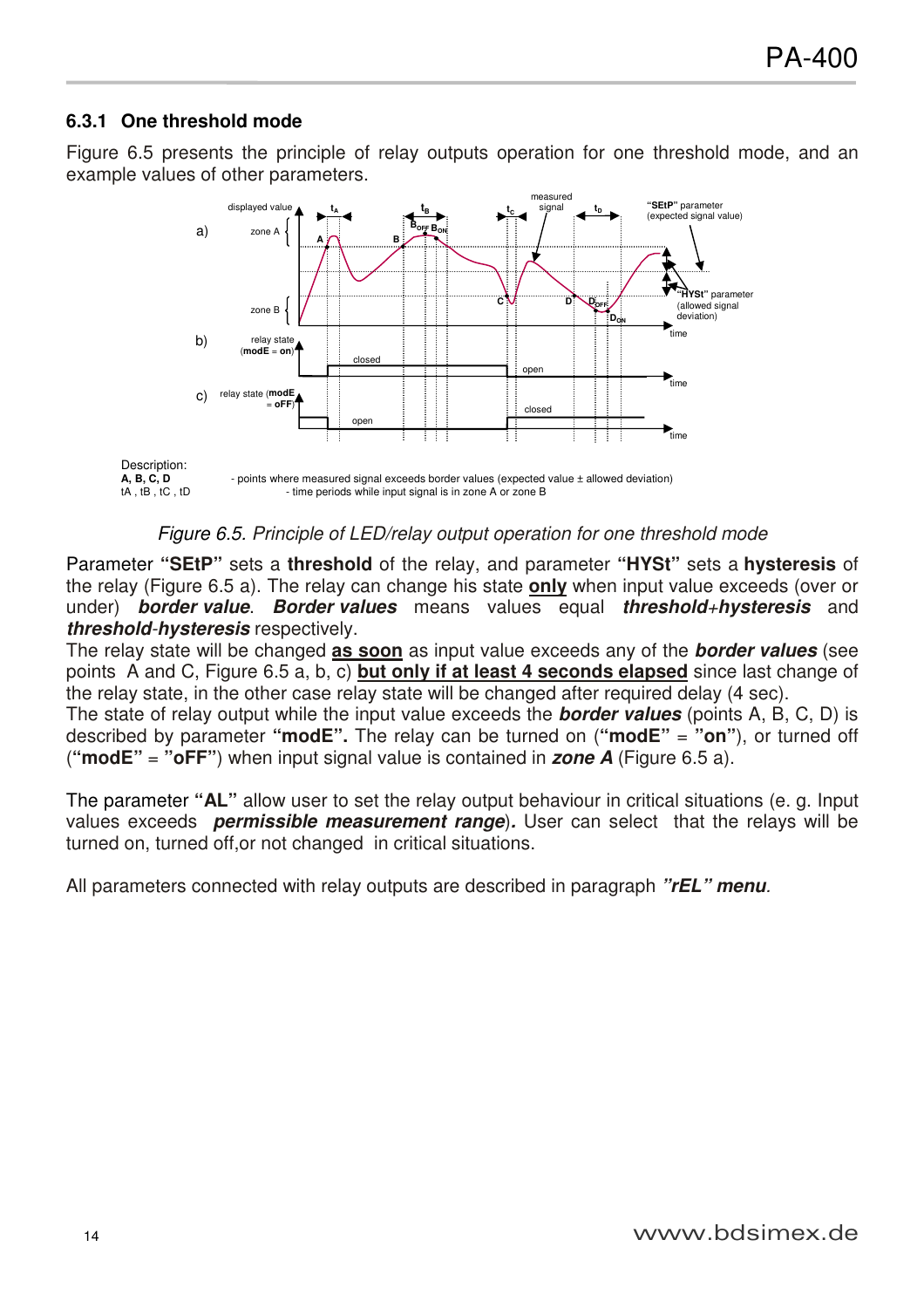## **6.3.2 Two thresholds mode**



*Figure 6.6. Principle of LED/relay output operation for two thresholds mode* 

Figure 6.6 presents the principle of relay outputs operation for two thresholds mode, and an example values of other parameters. In this mode parameter **"SEt2"** is accessible in common with **"SEtP**", this parameter describes a second threshold of the relay output. The parameters **"HYSt"**, **"modE"** and **"AL"** are connected with both **"SEtP"** and **"SEt2"** thresholds. While the controlling process, the relay output changes his state depends of both **"SEtP"** and **"SEt2"**  thresholds in similar way as it was described in one threshold mode.

If two threshold mode is used, **"modE"** parameter defines state of the relay output when the input value occurs in a particular zone defined by *border values* of both **thresholds**. The relay can be turned on if the input value is contained in *zone A* (**"modE"** = **"in"**) or *zone B* (**"modE"**  = **"out"**) and turned off if it is contained in the second one (Figure 6.6).

The sequence of thresholds **"SEtP"** and **"SEt2"** can be set in any order, due to the control of relay outputs is done depend on difference between thresholds values (**zone A**) and outside of threshold values (**zone B**). **i**

# **7. Device programming**

The device menu allow user to set all parameters connected to operation of measurement input, control modes, critical situations behaviour and access settings. The meaning of the particular parameters is described in paragraph *menu description*.

## **7.1 Programming menu**

To enter main menu (being in the measurement mode) operator must to press and hold at least 2 sec. **[ESC/MENU]** button.

If the user password is defined (see parameter **"Scod"**), operator have to enter correct one before proceeding to menu options. Entering of the passwords is similar to the edition of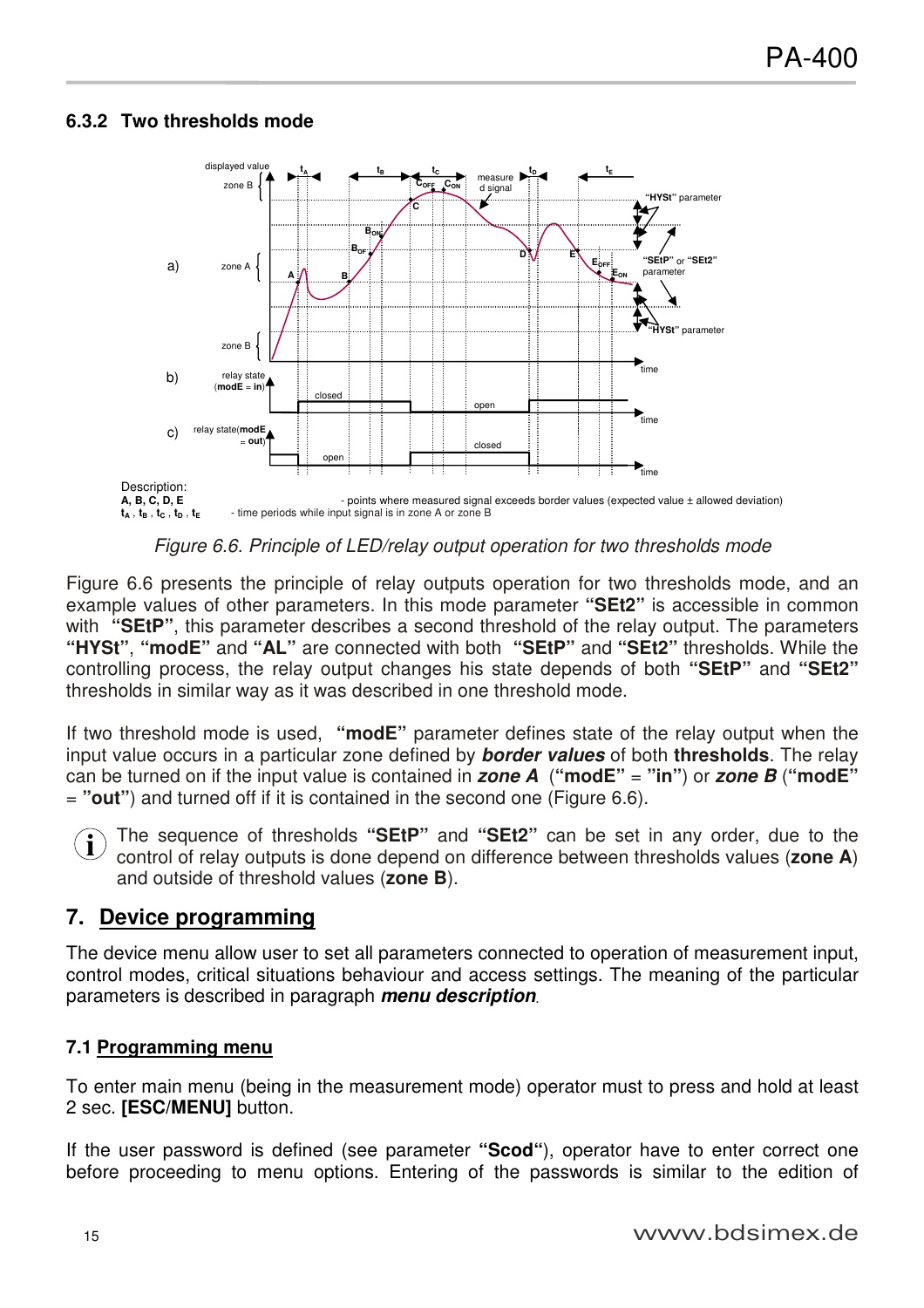numeric parameters (see: *PARAMETERS EDITION* ), however presently editing digit is showed only on the display, other digits are replaced by "-" sign.

After entering of last digit of the password first menu position will be displayed (if the password is correct) or warning "**Err**" in other case.

#### *Functions of the buttons while sub-menu and parameters choice:*



Selection of sub-menu or parameter for editing. Name of selected item (sub-menu or parameter) is displayed.



Operation of **[ENTER]** button depend on present menu position:

- if the name of some sub-menu is displayed enter this sub-menu; name of the first parameter (or next level sub-menu) is displayed,
- if the name of some parameter is displayed enter the edition of this parameter; present value of the parameter is displayed,



**[ESC/MENU]** button allow user to exit present menu level and goes to upper level menu (or measurement mode).

After about 1 min. since last use of the buttons, device exits the menu mode and returns to the measurement mode (only if no parameters are in editing mode). **i**

#### **7.2 Parameters edition**

To start edition of any parameter user should select name of desired one using **[^] [v]** buttons and then press **[ENTER]**.

#### **7.2.1 Numeric parameters (digit change mode)**

Numerical parameters are displayed as decimal numbers. The mode of its new value entering depends on chosen edit method ( see parameter "Edit").

In mode "by digit" ("**Edit**"="dig") pressing one of the keys [^] or [v] causes change of current position (flashing digit) or the sign (+/-). Short pressing of the **[ENTER]** button causes change of the position (digit).

Press **[ENTER]** at least 2 seconds to accept the changes, after that question **"SEt?"** is displayed, and user must to confirm (or cancel) the changes. To conform changes (and story it in EEPROM) press **[ENTER]** button shortly after **"SEt?"** is displayed. To cancel the changes press **[ESC]** button shortly after **"SEt?"** is displayed. After that device returns to the menu.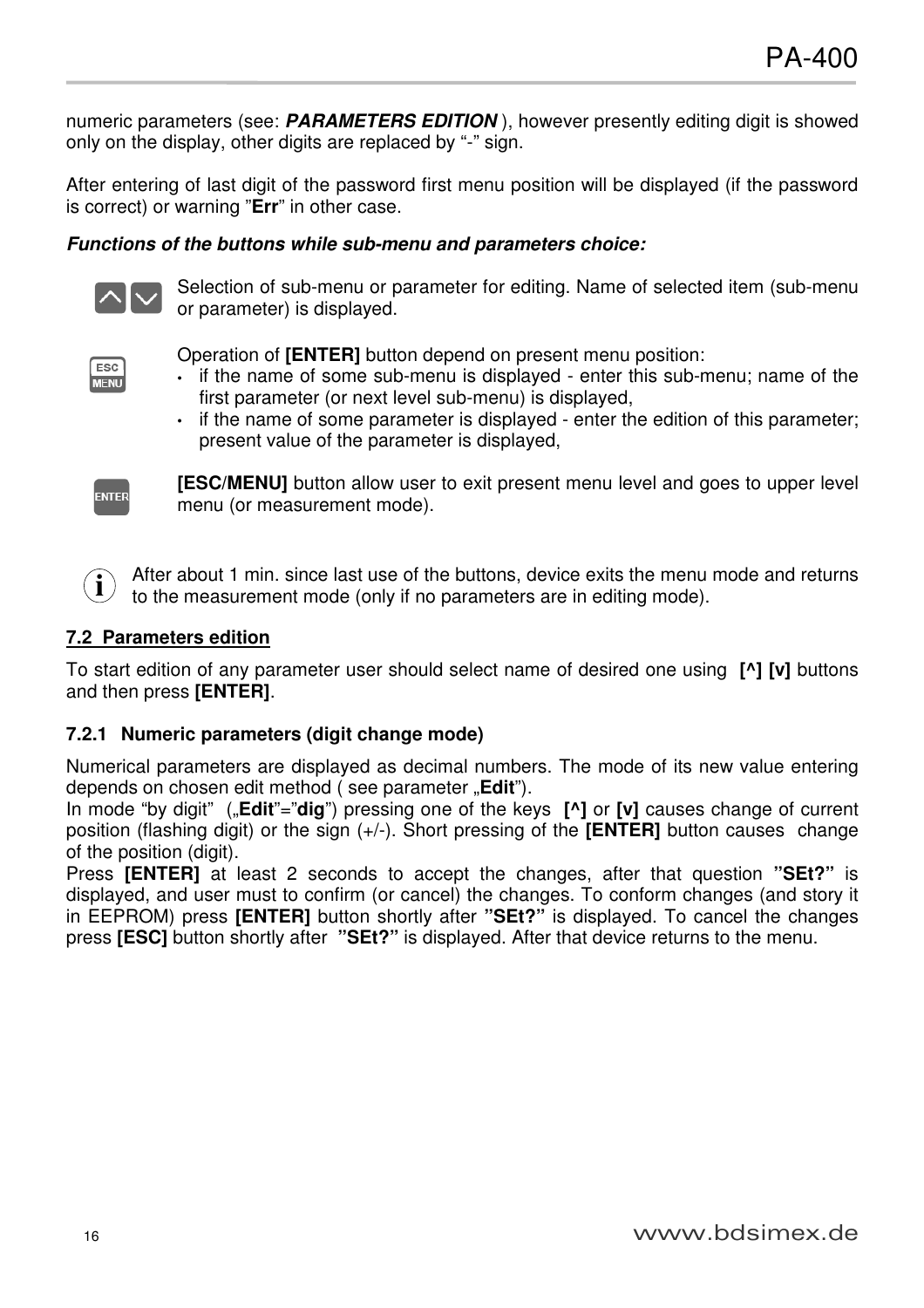## **7.2.2 Switch parameters ("LIST" type)**

Switch parameters can be described as a sets of values (a lists) out of which only one of the options available on the list can be selected for the given parameter. Options of switching parameter are selected using **[^]**, **[v]** keys.

Short pressing of **[ENTER]** causes in displaying of the acknowledge question (**"SEt?"**). If key **[ENTER]** is pressed again, the changes are accepted, stored in EEPROM end the edition process finished. Pressing the key **[ESC]** after **"SEt?"** causes in cancelling of made changes and returning to menu.

#### *Functions of buttons when editing numeric and switching parameters:*



While editing numeric parameter - change of current (flashing) digit. While editing switch parameter - selection of switch parameter.

**ENTER** 

If numerical parameter is being edited, a short press of **[ENTER]** button change edited position. A long press of **[ENTER]** button (at lest 2 sec.) causes of display a **"SEt?"** ask, which allow user to make sure if change of the parameter value is correct. If switch parameter is being edited, a short press of **[ENTER]** button causes of display a **"SEt?"** ask. When **[ENTER]** button is pressed again (while **"SEt?"** is displayed) the new value of the parameter is stored in EEPROM memory.



Pressing this button operator can cancel the changes done up to now (if they were not approved by **[ENTER]** button after the **"SEt?"** ask) and come back to menu

#### **7.3 Menu description**

**"- - - -"** - password checking. If some password different from "**0000**" is set, then every enter to main menu follows the entering of password. If entered password is correct then first menu position will be displayed else warning "**Err**", and unit returns to measurement mode.

Due to problem with direct displaying of "**m**" letter, it is exchanged with special sign " ". Independently in user manual letter ..**m**" is used to make it more readable (example: **"modE"**). **i**

#### **7.3.1 "rEL" menu**

This menu allows to configure the operation mode of relay and LED marked "R".

Principle of the relays operation is described in paragraph *control of the relay outputs.* 

The relay output and LED (named **R**) can be controlled depend on both - the current value and the peak value (when peak detection is active) of the input signal. **i**

- **"SEtP"**  first threshold of the relay (range -999 ÷ 9999). Negative values can be input by selecting a "-" sign on first digit (to change value use **[^]** and **[v]** buttons). **Threshold is the medium value of relay hysteresis.**
- **"SEt2"**  second threshold of the relay (range -999 ÷ 9999). Negative values can be input by selecting a "-" sign on first digit ( to change value use **[^]** and **[v]** buttons). This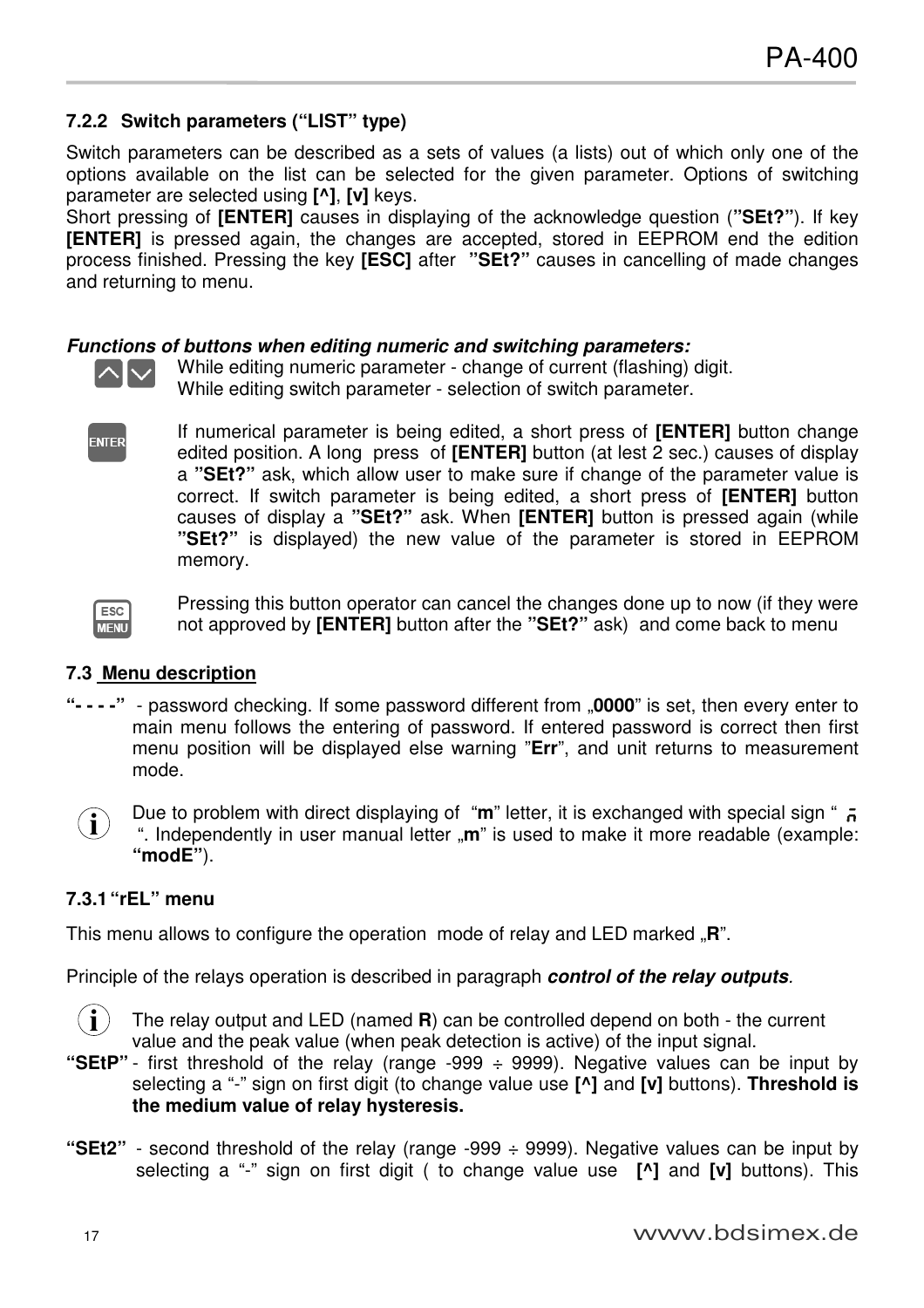threshold is accessible when "modE" parameter is set to "in" or "out" value. **Threshold is the medium value of relay hysteresis.** 

- **"HYSt"**  hysteresis of relay (range 0 ÷ 999). Full hysteresis of the relay is equal to 2x **"HYSt"** parameter. The relay state can change when an input signal is out of **thresholdhysteresis** to **threshold+hysteresis** zone.
- Presented parameters should be set to ensure that **"SEtP" + "HYSt", "SEt2" + "HYSt", "SEtP" - "HYSt"** or **"SEt2" - "HYSt"** do not exceeds the measure range. Additionally, in two threshold mode ("**modE**"= ", **in**" or ", out"), the hysteresis for both thresholds must not cover each other (in other case relay can't change his state). **i**
- **"modE"** relay operation mode:

*"noAc"* - the relay is not active (permanent turned off)

- *"on"* one threshold mode, the relay is turned **ON** when input signal exceeds **SEtP** + **HYSt** value**,** and is turned off back when the input signal became lower than **SEtP – HYSt**,
- *"oFF"* one threshold mode, the relay is turned **OFF** when input signal exceeds **SEtP** + **HYSt** value**,** and is turned on back when the input signal became lower than **SEtP – HYSt**,
- *"in"* two threshold mode, the relay is turned **ON** when the input signal is bigger<br>than *"lower threshold* + HYSt" and lower than "*bigger*" than "*lower threshold* + **HYSt**" and lower than "*bigger threshold* – **HYSt**", and turned off when the input signal is contained in the second zone. The *bigger threshold* means bigger one of **"SEtP"** and **"SEt2"**  thresholds, the *lower threshold*" means lower one of **"SEtP"** and **"SEt2"**  thresholds.
- *"out"* two threshold mode, relay is turned **ON** when the input value is bigger than "*bigger threshold* + **HYSt"** and lower than "*lower threshold* – **HYSt"**, and turned on when the input signal is contained in the second zone. The *bigger threshold* means bigger one of **"SEtP"** and **"SEt2"** thresholds, the *lower threshold*" means lower one of **"SEtP"** and **"SEt2"** thresholds.

• **LED light when "ON" part of the relay is closed**, independently of relays' mode. • When power supply fail, unit sets relay state accordingly to "**AL**" parameter. **i**

**"AL"** - this parameter defines the relay reaction when some critical situations occurs:

 *"noCH"* - relay do not change his state,  *"on"* - relay will be turned on, "*oFF*"- relay will be turned off.

If parameter **"modE"** is set to **"on"** , **"oFF"**, **"in"** or **"Out"** the "critical situation" means that allowable measurement range is exceeded.

• If option "**noCH**" is selected for **"AL"** parameter, behaviour of the relay may depend on "**FiLt**" parameter in some cases. If "**FiLt**" is set to big value and the input signal **i**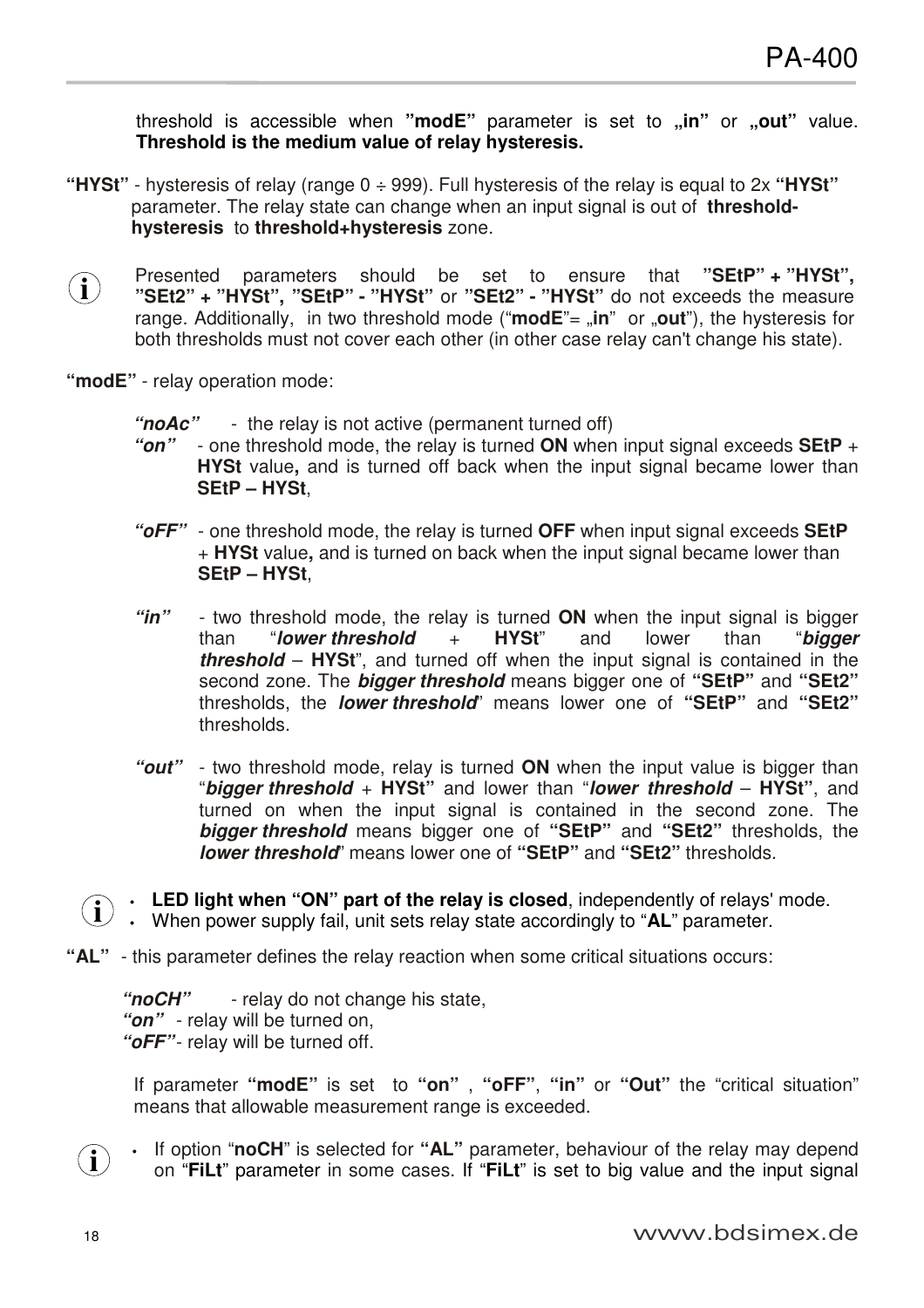drops, result value of the measure will change slow, causes of turning on or off relay due to thresholds values. The critical situation is slowly detected, so it is impossible to predict the relay state in that situations.

• If parameter "AL" = "on", the relay will be turned on in the critical situations, even if his parameter *"modE" = "noAC".* 

#### **7.3.2 "inPt" menu**

This menu presets the measurement input:

**"CHAr"** - this option presets type of the conversion characteristic, and can be set to:

```
"Lin" - linear<br>"Sar" - sauare
"Sqr" - square 
          - square
root 
                       When one of those characteristics is chosen display range is defined
                       by "Lo C" and "Hi C".
```
- *"USEr* user defined characteristic. Maximal length 20 points. Every point is defined by *"*  user. Adding, Editing and Deleting of points is done by options "AddP", "EdtP", "**dELP**" ("InPt" menu) respectively.
- $\hat{I}$ ) If user defined characteristic is selected, and if number of defined points is lower than 2 then warning "**Errc**" is displayed in measurement mode.

The process of displayed result calculation is described in details in *display values calculation* paragraph.

- **"FiLt"**  this parameter sets filtration rate. It can be set to values from 0 (no filtration ) to 5 (strongest filtration – time window about 3 sec).
- **"Pnt"**  decimal point position. It can be set to one of: *" 0", " 0.0", " 0.00", "0.000"*  Decimal point position is changed by **[^]**, **[v]** buttons.
- **"LoC "HiC**  These parameters describe the values displayed for minimum and maximum input current. **"Lo C"** parameter defines the value displayed when input current is equal 4 mA, and **"Hi C"** parameter defines the value displayed for 20 mA of input current. Available range for these parameters: -999 ÷ 9999. Negative values can be set by entering **'-'** sign on the first position (by use of **[^]**, **[v]** buttons).
- If user defined characteristic is selected (parameter **"CHAr"** = **"USEr"**) the parameters "**Lo C**" and "**Hi C**" are not available for modification, due to their values are calculated from defined characteristic. **i**
- **"AddP"** this menu allow user to add single point to the user defined characteristic. After selection of this option device waits for "X" and "Y" coordinates of new point. Modification of the coordinates is done accordingly to numerical parameters edition. Coordinate "**X**" defines the percentage ratio of input current to selected current range. The  $\mathbb{R}^n$  range: -99,9 ÷ 199,9. Coordinate  $\mathbb{R}^n$  defines displayed value for particular  $\mathbb{R}^n$ value. The  $\mathbf{v}$ " value can be changed in range: -999  $\div$  9999, decimal point position depend on "Pnt" parameter (menu "inPt").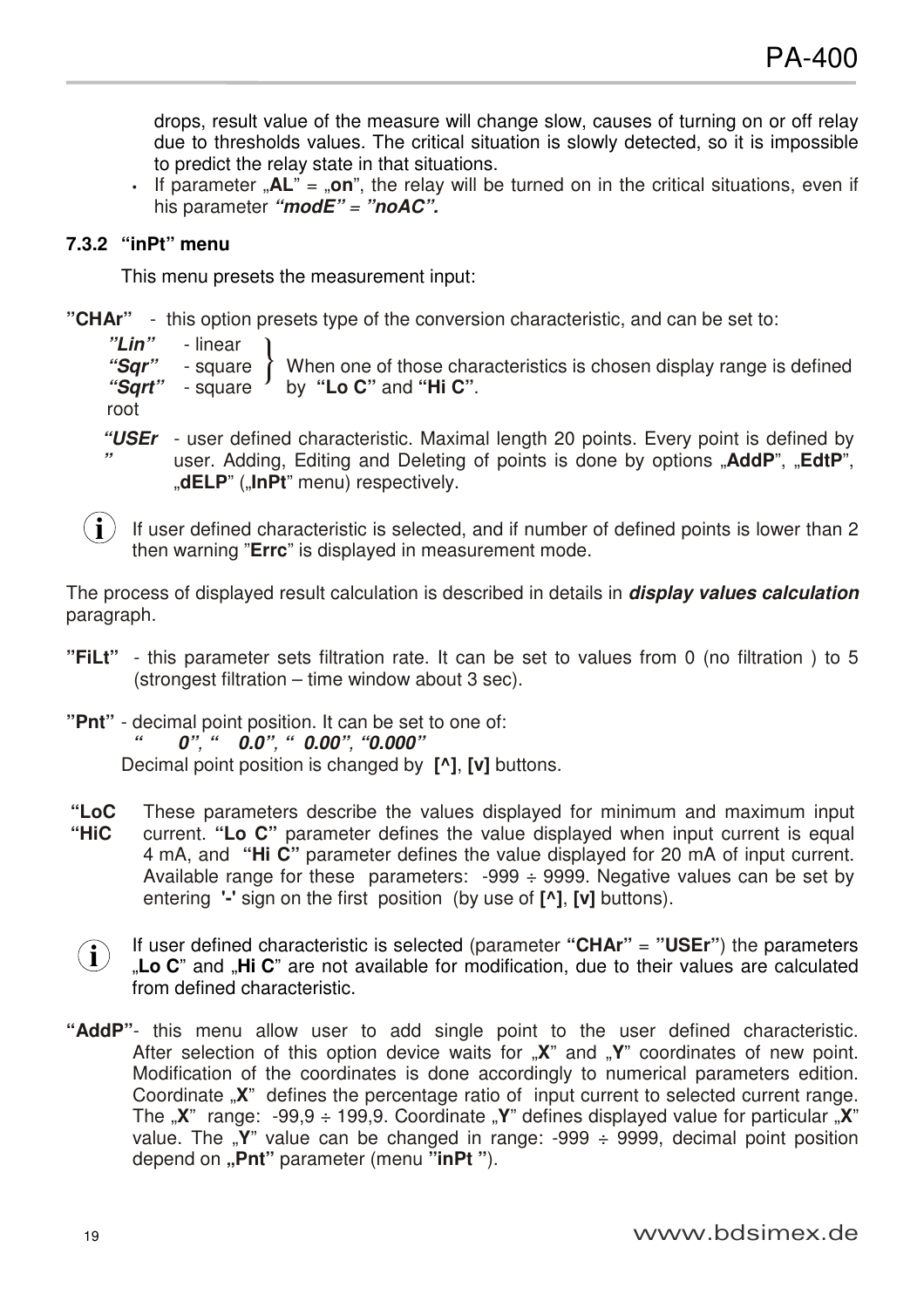- User can not enter two points with the same value of "X" coordinate. If user trays to do it, **"Err"** warning is displayed. To modify any defined point use **"EdtP"** option. **i**
	- To distinguish "X" and "Y" coordinates, if "X" coordinate is displayed an additional decimal point on utmost right position is displayed.
	- If user defined characteristic is selected, and if number of defined points is lower than 2 then warning "**Errc**" is displayed in measurement mode.
- **"dELP"**  this option allows user to delete any of the points of the user defined characteristic. After selection current number of points of the user defined characteristic is displayed for about approx. 1.5 sec. After that device waits for selection of point being deleted (by **[^]**, **[v]** buttons). The short pressing of **[ENTER]** button causes by switching between **X** and **Y** value of the displayed point. The long press (press and hold at least 2 sec) of **[ENTER]** button causes by displaying "dEL?" ask. If **[ENTER]** button is pressed again, current point is deleted and new updated number of points of the user defined characteristic is displayed.
- **"EdtP"**  this option allows user to modify of particular point of the user defined characteristic. After selection current number of points of the user defined characteristic is displayed for about approx. 1.5 sec. After that device waits for selection of point being edited (by **[^]**, **[v]** buttons). The short pressing of **[ENTER]** button causes by switching between **X** and **Y** value of the displayed point. The long press (press and hold at least 2 sec) of **[ENTER]** button causes by entering to edit the selected coordinate of the point. Modification of the coordinates is done accordingly to numerical parameters edition.

**"AddP"**, **"dELP"** and **"EdtP"** options are available only if the user defined characteristic is used (it means when parameter **"CHAr"** = **"USEr"**). **i**

**"Lo r"**, **"Hi r"**- these parameters define the expansion of nominal range in percent. They determine the permissible range of input signal (Figure 7.1).

> The permissible range allow user to exceed the *nominal range* of input signal. If input value is contained in the permissible range a proper result is displayed. If input signal exceeds this range (defined by **"Lo r"** and **"Hi r"**), **"-Lo-"** or **"-Hi-"**  warning is displayed depend on input signal value.



*Figure 7.1 Example of definition of permissible range of input signal - "Lo r" and "Hi r" parameters*

The **"Lo r"** parameter determines lower border of the permissible range calculated due to expression:  $I_{min} = 4 mA - 4 mA \times$  "Lo r" %.

The **"Lo r"** value can be set from 0 to 12.4%.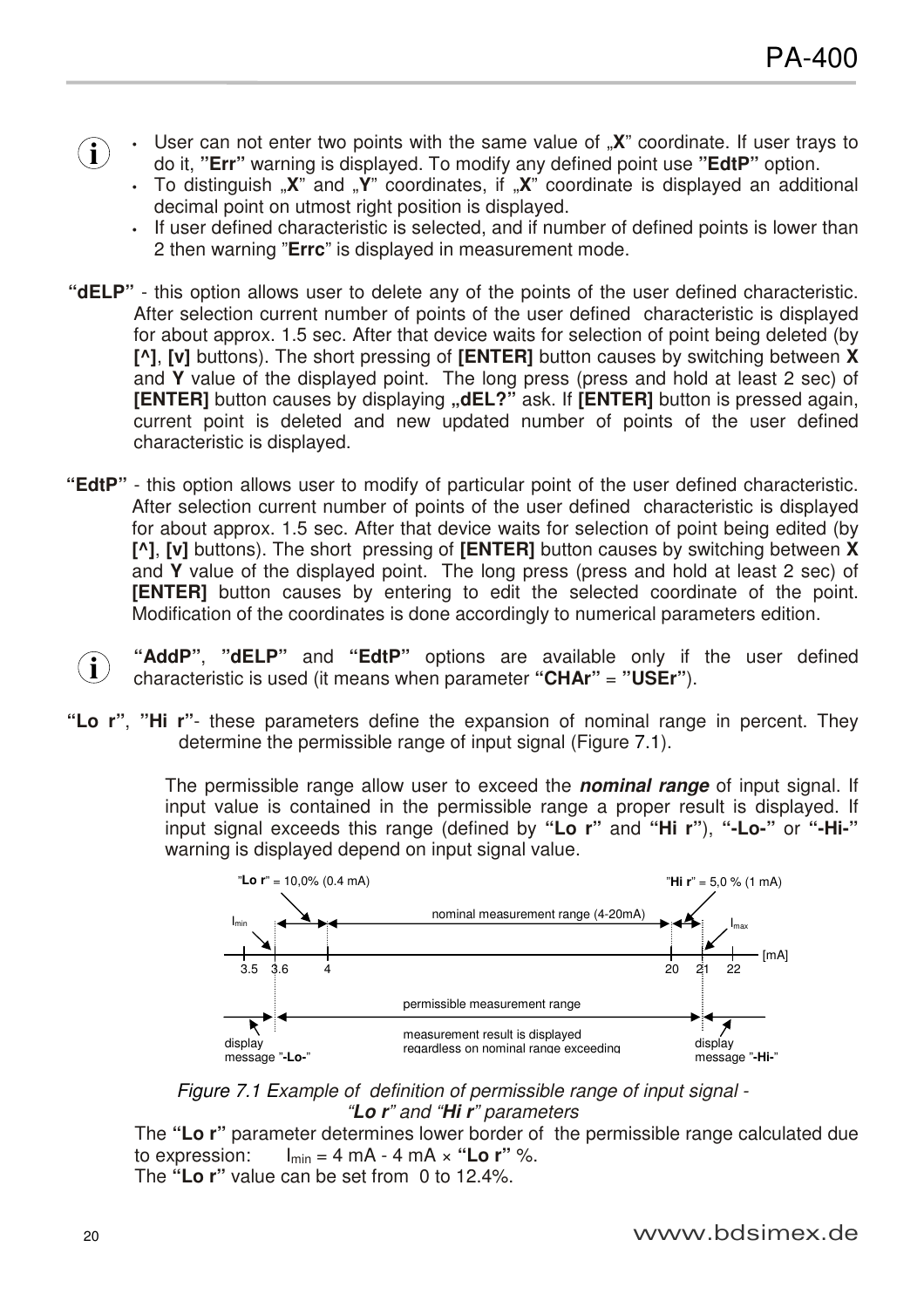Parameter **"Hi r"** determines the upper border of the permissible range accordingly to the expression:  $I_{max} = 20 \text{ mA} + 20 \text{ mA} \times \text{``Hi r'' } \%$ . The value of **"Hi r"** can be set from 0 to 19.9%

In example no 1 of the *display values calculation* paragraph the procedure of the permissible input range determining is presented in details.

**i**

If the measurement value do not exceeds *permissible measurement range* but displayed value exceeds range -999 ÷ 9999, the warning **"-Ov-"** is displayed rather than the calculated result.

#### **7.3.3 "HOLd" menu**

This menu contains parameters connected with peak detection function. See also full description of the peak detection function in paragraph: *DETECTION OF THE PEAK VALUES* 

**"modE"** - the type of detected changes of the input signal, can be set to values:

*"norm"* - peaks - peak and next drop of the input signal of value equal at least **"PEA"**, *"inv"* - drops - drop and next peak of the input signal of value equal at least **"PEA"**,

**"PEA"** - minimal detected signal change classified as peak or drop (see Figure 6.2)

**"timE"** - maximum time of displaying of the peak (drop) value, can be set from 0.0 to 19.9 sec, with 0.1 sec. resolution.

**"HdiS"** - type of displayed values:

*"rEAL"* - current value is displayed, *"HOLd"* - peak (drop) value is displayed,

**"H r1"** - relay/LED output R operation mode:

*"rEAL"* - relay/LED operates depend on the current value,

*HOLd"* - relay/LED operates depend on the peak (drop) value.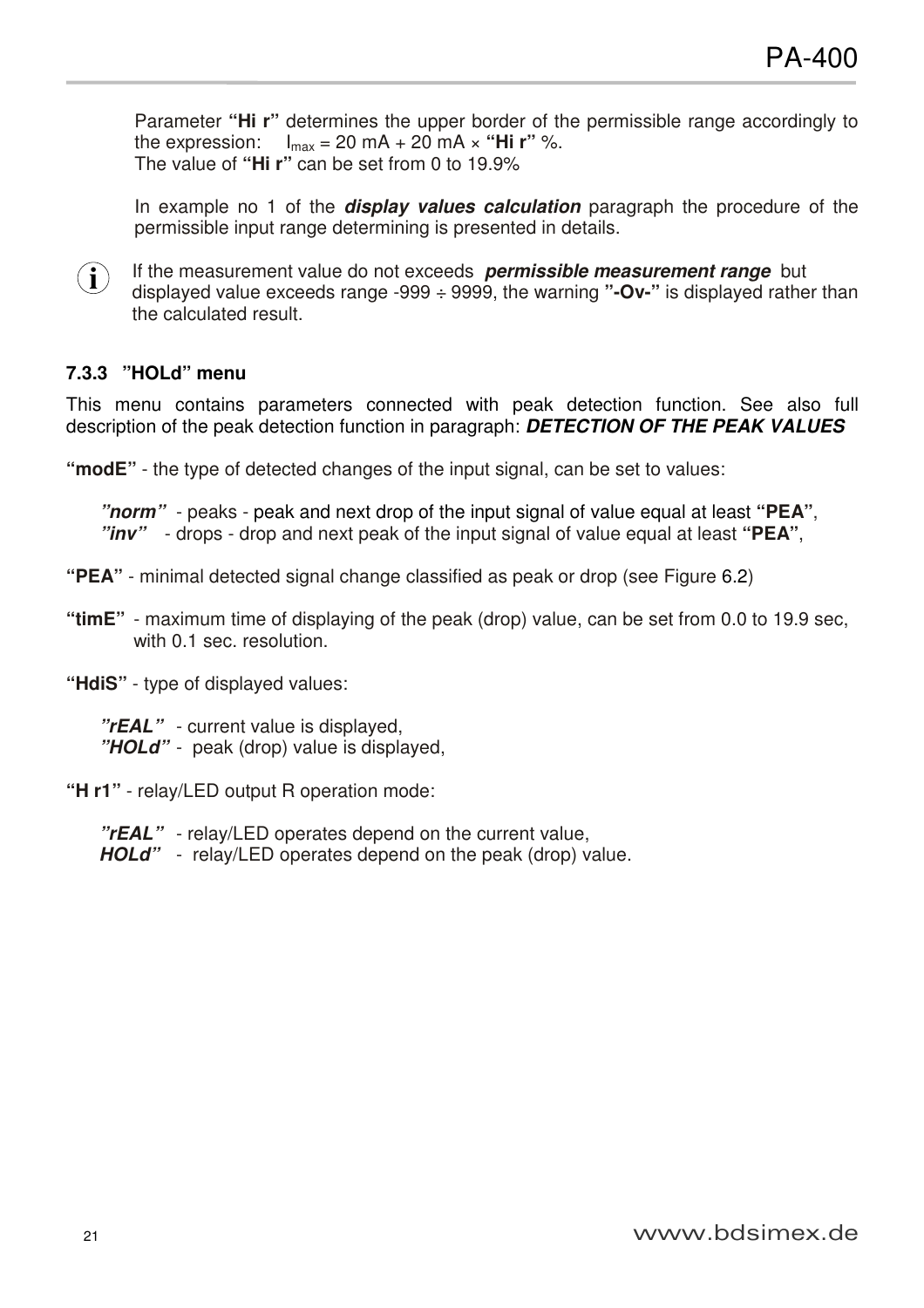#### *7.3.4* **"Scod" parameter**

This parameter defines user password (4-digits number). If this parameter is set at value **"0000"**, user password is turned off.

**If the user do not remember his password, the access to the menu is possible by the "one-use password". To get this password please contact with Marketing Division. "Single use password" can be used only one time, after that it is destroyed. Entering this password causes in clearing of user password, it means**  sets the user password to "0000".



The "one-use password" can be used **ONE TIME ONLY**, it is impossible to use it again! The "one-use password" can be restored by Service Division only.

#### **7.3.5 "dEFS" parameter**

 This setting allows to restore the factory settings of the device. To get the access to this option special password is required: "5465", next the device displays acknowledge question "SEt?". Press **[ENTER]** to acknowledge the restoring of factory settings or **[ESC]** to cancel.

### **7.3.6 "SErv" menu**

This menu contains the parameters for authorized service only. To enter this menu proper service password must be entered. Improper settings can causes of damage of the device.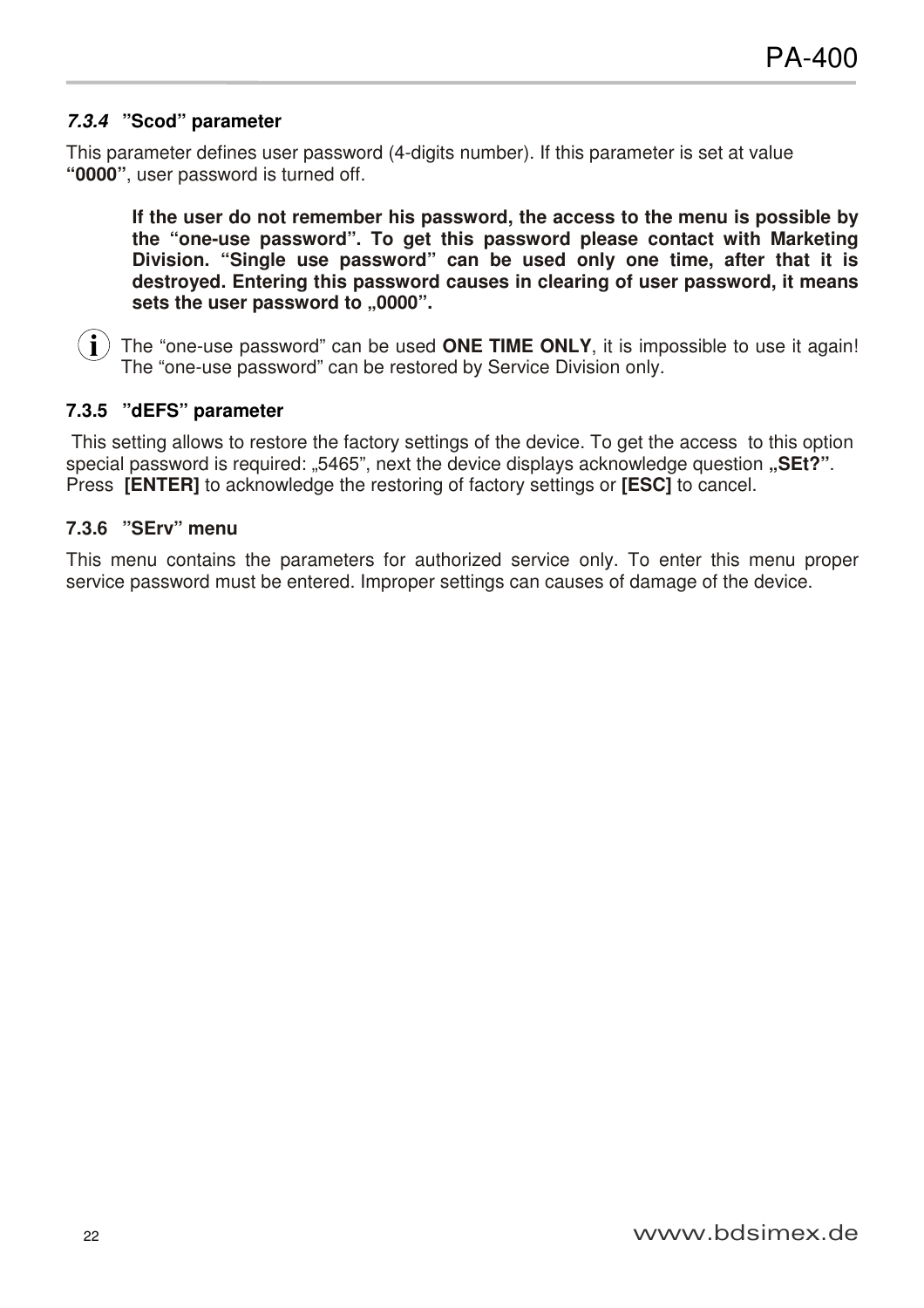#### **7.4 Menu structure**

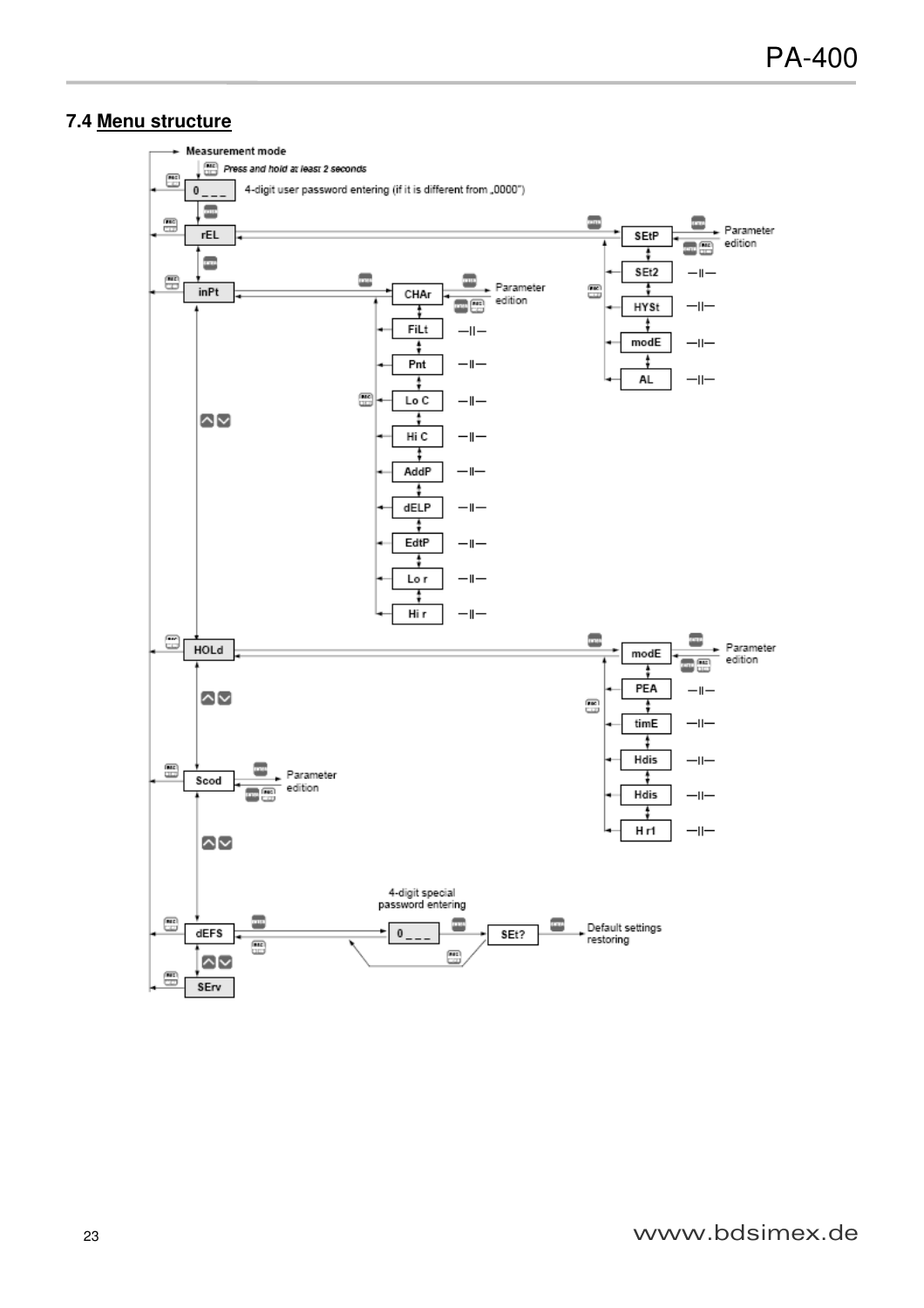# **8. Over-current protection**

The current input of the device is equipped with over-current protection circuit. This circuit protects the standard resistor to damage. Maximum input current is set to.

When temperature of the standard resistor falls, the protection circuit will turn off himself automatically, and the device will measure the input current again. Due to thermal phenomenon in the standard resistor, precision of the measurement may be lower, during few minutes (up to the standard resistor temperature will falls to the environment temperature).

## **9. Displayed values calculation**

The first step to compute the result of measure is the calculation of the normalized result (it means result of 0-1 range). To do it, the begin of the input range (4mA for 4-20mA range) must be subtracted from measured value. Next, received result must be divided by the width of the input range (it means 16mA for 4-20mA range). So normalized result can be expressed by expressions:

$$
I_n = \frac{I_{inp} - 4}{16} \qquad \qquad \text{for} \quad 4 \div 20 \, mA \quad range
$$

where  $I_{\text{ino}}$ . Means input current (in mA), and  $I_{n-}$  normalized result.

If measured value exceeds the nominal input range (4-20mA), and do not exceed the permissible input range, then received normalized  $I<sub>n</sub>$  result will exceed 0-1 range, e.g. input range 4-20 mA, input current  $= 3$  mA  $-$  the normalized result is equal -0,0625, and for input current  $= 22$  mA, the normalized result is equal 1,125. In such cases presented expressions are still correct. **i**

#### **9.1 Additional calculations (used conversion characteristic)**

The manner of the additional computation of the displayed result depends on selected conversion characteristic. All presented charts are connected with the input range 4 - 20 mA.

#### **9.1.1 Linear characteristic**

The normalized result is converted by fixed coefficients determined by **"Lo C"** and **"Hi C"** parameters (when the normalized results is equal 0, then value **"Lo C"** is displayed, and when the normalized results is equal 1, then value **"Hi C"** is displayed). Expression presented below shows the manner of result calculation:

$$
W=I_n\times ("Hi C''-" Lo C") + "Lo C",
$$

where **W** means the displayed value.

The value of the **"Lo C"** parameter can be higher than the value of **"Hi C"** parameter. In such a case, for an increasing value of input current the displayed value decreases. **i**

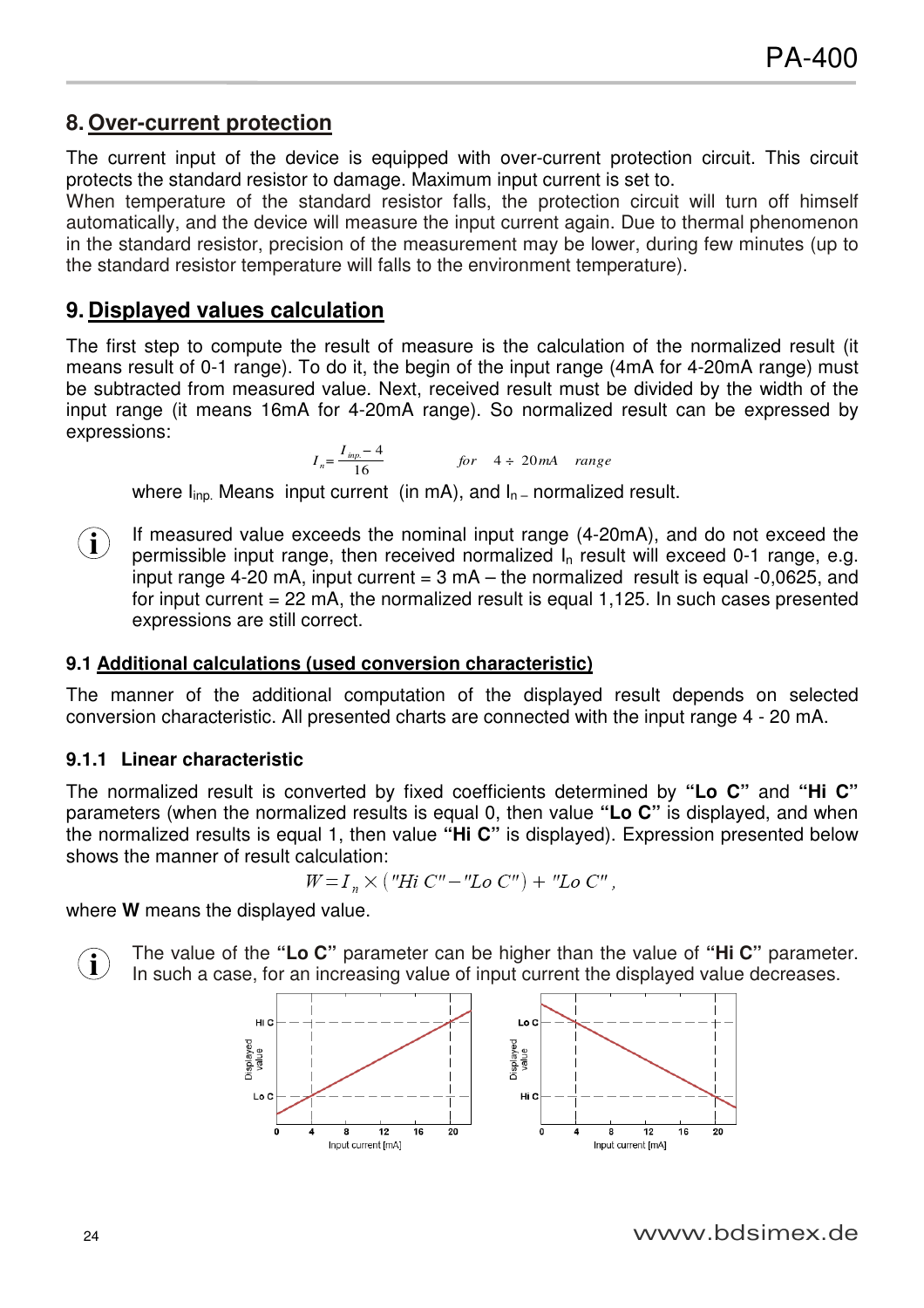*Figure 9.1 Normal ("Lo C" < "Hi C) and inverted ("Lo C" > "Hi C) characteristic* 

## **9.1.2 Square characteristic**

The normalized result is squared and further conversion is done as for linear characteristic. Conversion is made accordingly with the expression:

$$
W = I_n^2 \times ("Hi C" - "Lo C") + "Lo C",
$$

where **W** means the displayed value.



*Figure 9.2 Normal ("Lo C" < "Hi C) and inverted ("Lo C" > "Hi C) characteristic* 

#### **9.1.3 Square root characteristic**

The normalized result is rooted and further conversion is done as for linear characteristic. Conversion is made accordingly with the expression:

$$
W = \sqrt{I_n} \times (\text{``Hi } C'' - \text{''Lo } C'') + \text{''Lo } C'',
$$

where W means the displayed value.



Showed above expression is not valid when normalized result is negative. It is possible for 4-20 mode only. In this case  $(I_n < 0)$  the displayed result is equal "Lo C" (see graphs below).



*Figure 9.3 Normal ("Lo C" < "Hi C) and inverted ("Lo C" > "Hi C) characteristic* 

#### **9.1.4 User defined characteristic**

User defined characteristic is defined as set of X-Y points. Number of the points is variable and may be set from 2 to 20 points which make linear segments (see graph and see *Menu "inPt"*). Due to the normalized result  $I_n$ , the device computes specific segment, e.g. for characteristic from figure below, and  $I_n = 0.65$  the segment between points  $X =$  "50.0." and  $X =$  "70.0." will be chosen.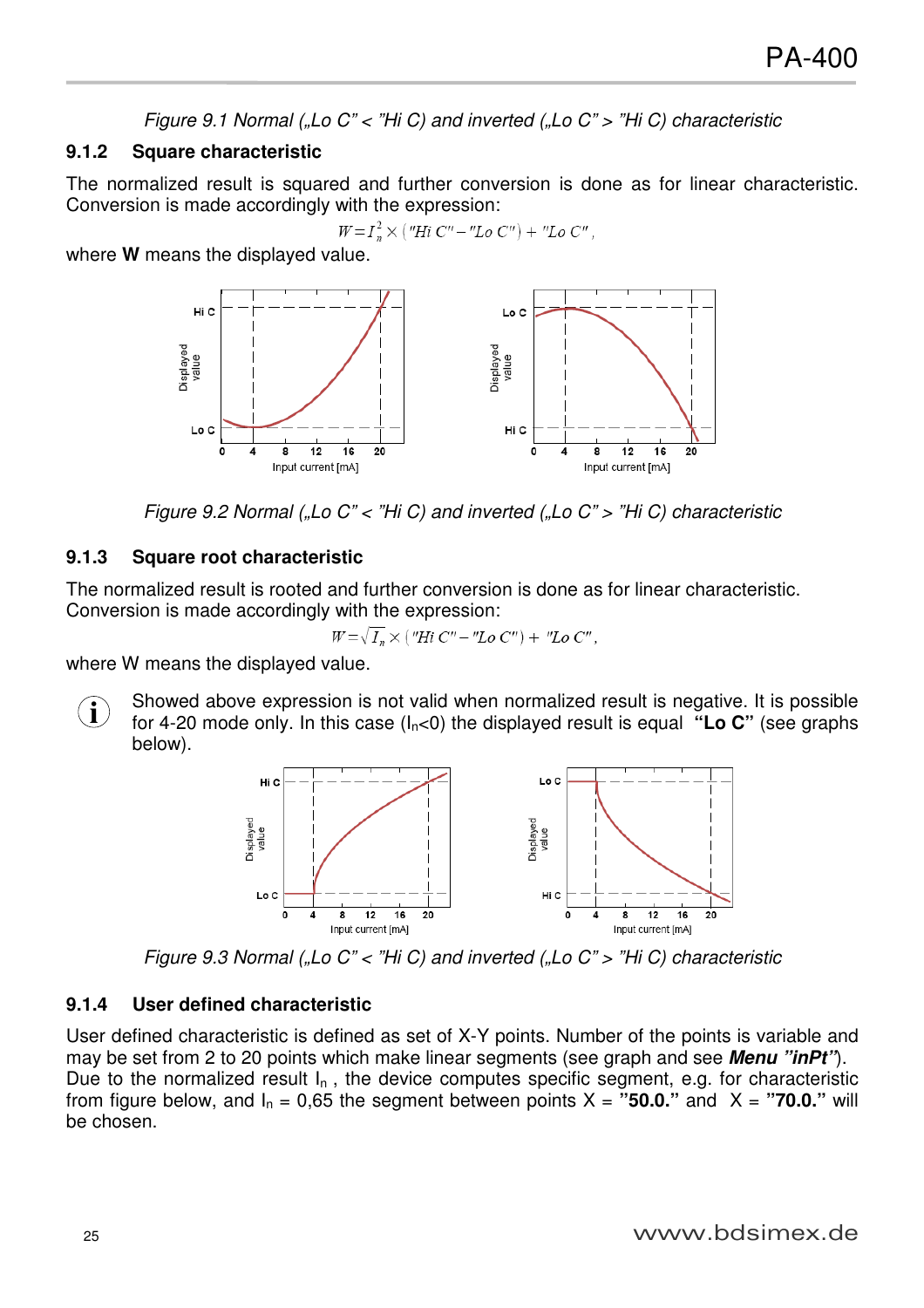Let's mark those points as PL (point low) i PH (point high) - in this example PL= **"50.0,"** and PH = "70.0.", and the normalized result  $I_n$  for the point PL as  $I_p$  (in this example  $I_p = I_n(PL) =$ 0,5). The displayed result is calculated accordingly to the expression:

$$
W = I_n - I_p \times \frac{[Y \text{ PH} - Y \text{ PL}]}{[X \text{ PH} - X \text{ PL}]} \times 100 \text{ Y PL}
$$

where Y(PH), X(PH), Y(PL), X(PL) mean values of X and Y coordinates of PH i PL points.

If the normalized result exceeds the user defined characteristic values, then specific utmost segment, defined by two next points, is used for calculations. If characteristic from figure below is used, and if  $I_n>1$  then segment defined by points X(PL) = **"90.0."**, X(PH) = **"100.0."** will be used. **i**



Normalized measurement  $I_n$  (for 0-20 mA range)

*Figure 9.4 Example of user defined characteristic* 

#### **9.2 Examples of calculations**

#### *Example 1: Selection of the permissible input range ("4-20" mode)*

If the user sets **"Lo r"** = 20,0% and **"Hi r"** = 10,0%, then permissible input currents range will be equal:  $3,2 \text{ mA} \div 22 \text{ mA}$ . Lower border of the range is the result of calculations: 4 mA - 4 mA  $\times$  20%, and the higher : 20 mA + 20 mA  $\times$  10%.

#### *Example 2: The normalized In result calculation*

The normalized  $I_n$  result is calculated accordingly to the expression on page 24, so if  $I_{in}$  = 10 mA then 10 mA  $-$  4 mA  $=$  6 mA, and this result should be divided by the width of input range (16 mA). Finally the normalized result:  $I_n = 6/16 = 0,375$ .

In case when input current exceeds nominal measurement range, calculations are similar. For example if input current is equal 2,5 mA then  $I_n = (2.5 - 4)/16$  -0,0938, and if input current is equal 20,5 mA then  $I_n = (20.5 - 4)/16$  1,0313.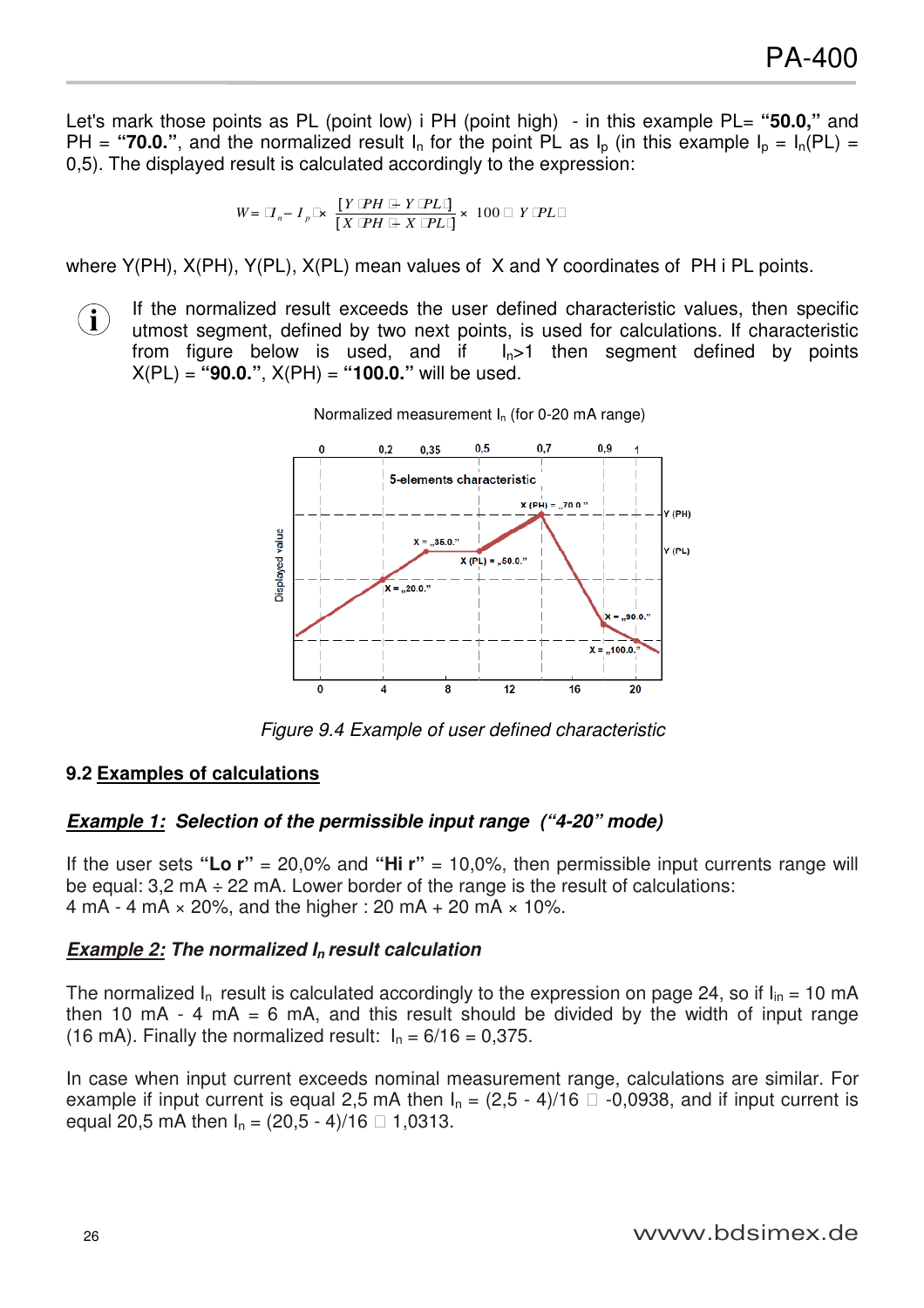## *Example 3: The linear characteristic*

Let parameters **"Lo C"** and **"Hi C"** equal to -300 and 1200 respectively. The calculations will be done for there different input currents from example 2.

a)  $I_{in} = 10$  mA and  $I_{n} = 0.375$ Accordingly to expression on page 24 for linear characteristic: 0,375 × [1200 -(- 300)] @ 562 and next, the **"Lo C"** value is added to the result , so the displayed value: W @  $562 + (-300) = 262$ b)  $I_{in} = 2.5$  mA and  $I_{n} = -0.0938$ . W @ -441.

c)  $I_{in} = 20.5$  mA and  $I_{n} = 1.0313$ . W @ 1247.

## *Example 4: The square characteristic*

Let parameters **"Lo C"** and **"Hi C"** equal to -300 and 1200 respectively. The calculations will be done for there different input currents from example 2.

a)  $I_{in} = 10$  mA and  $I_n = 0,375$ Accordingly to expression on page 25 for linear characteristic:  $(0.375)^2 \times [1200 - (-300)]$  @ 211. and next, the **"Lo C"** value is added to the result , so the displayed value: W @  $211 + (-300) = -89$ 

b)  $I_{in} = 2.5$  mA and  $I_{n} = -0.0938$ . W @ -287.

c)  $I_{in} = 20.5$  mA and  $I_{n} = 1.0313$ . W @ 1295.

## *Example 5: The square root characteristic*

Let parameters **"Lo C"** and **"Hi C"** equal to -300 and 1200 respectively. The calculations will be done for there different input currents from example 2.

a)  $I_{in} = 10$  mA and  $I_{n} = 0.375$  Accordingly to expression on page 25 for linear characteristic:  $sqrt(0,375) \times [1200 - (-300)]$  @ 919. and next, the **"Lo C"** value is added to the result , so the displayed value:  $W \text{ @ } 919 + (-300) = 619$ 

b)  $I_{in} = 2.5$  mA and  $I_n = -0.0938$ , normalized result is negative, so the displayed value is equal to **"Lo C"** parameter: W @ **"Lo C"** = -300.

c)  $I_{in} = 20.5$  mA and  $I_n = 1.0313$ . W @ 1223.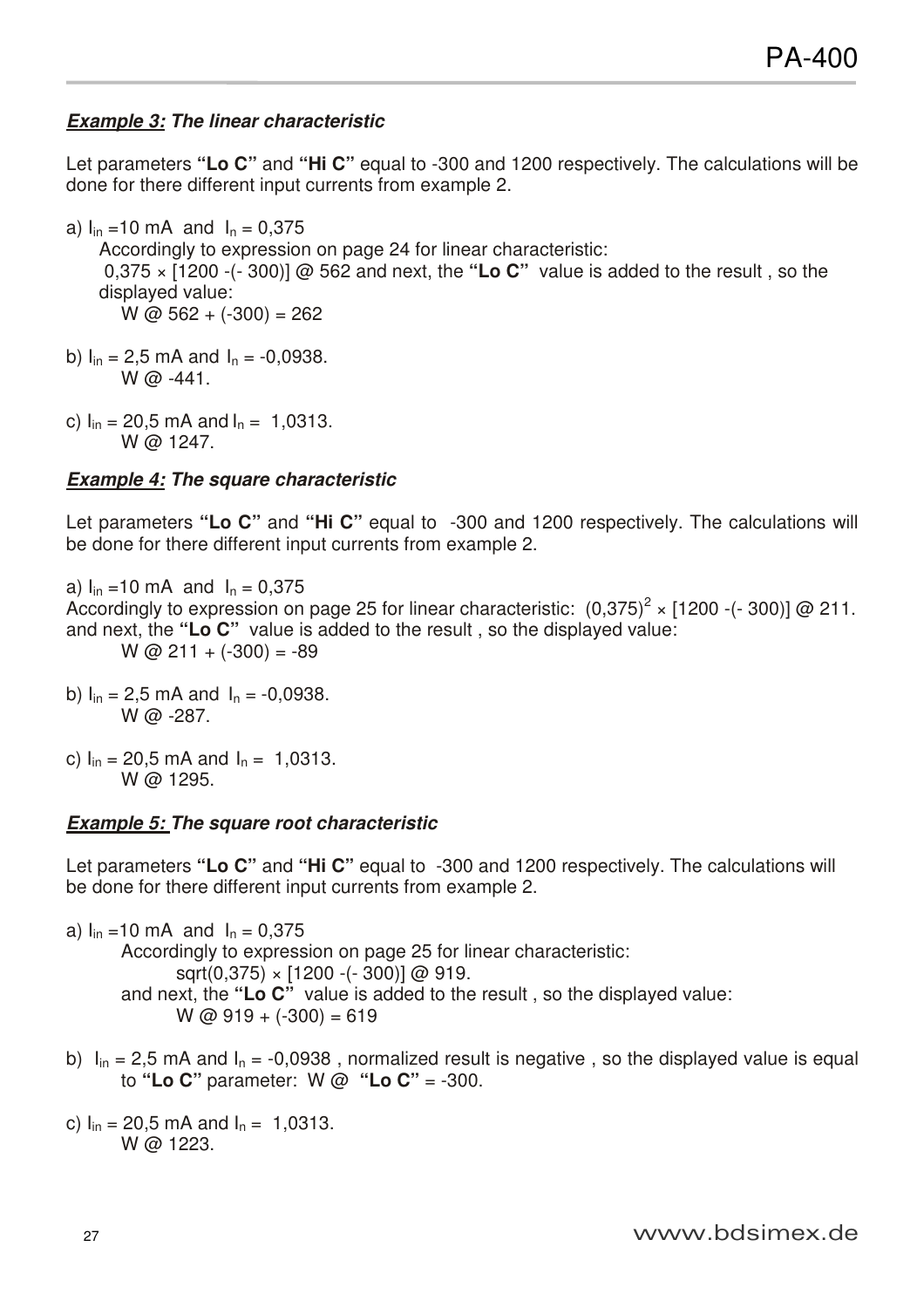### *Example 6: The user defined characteristic*

Let the user selected the 10 segment characteristic. To do this it is necessary to enter X and Y coordinates of 11 points (see *Menu "inPt"*).

The calculations will be done for three different input currents from example 2, so in calculations some of the segments will be used only.

Let the following points will be given: X1 = **"00.0."**, Y1 = **"-50.0"**, X2= **"10.0."**, Y2 = **"-30.0"**, .... X6 = **"30.0."**, Y6 = **"30.0"**, X7 = **"40.0."**, Y7 = **"80.0"**, .... X10 = **"90.0."**, Y10 = **"900.0"**, X11 = **"100.0."**, Y11 = **"820.0"**, Additionally all other points must to be defined and stored in the device memory.

a)  $I_{in} = 10$  mA and  $I_{n} = 0,375$ 

The segment defined by  $X6 =$  "30.0." and  $X7 =$  "40.0." for this  $I_n$  will be selected. Accordingly to expressions given for user defined characteristic (see page 26)  $X6(PL) = 30$ ,  $Y6(PL) = 30$ ,  $X7(PH) = 40$ ,  $Y7(PH) = 80$  and  $I<sub>p</sub> = 0.3$ , the displayed value:

$$
W = (I_n - I_p) \times \frac{[Y(PH) - Y(PL)]}{[X(PH) - X(PL)]} \times 100 + Y(PL) =
$$
  
= (0,375 - 0,3) \times \frac{[80 - 30]}{[40 - 30]} \times 100 + 30 \approx 67

b)  $I_{in} = 2.5$  mA and  $I_n = -0.0938$ , because of the normalized  $I_n$  value is lower than 0, the segment defined by X1 and X2 will be selected.  $X1(PL) = 0$ ,  $Y1(PL) = -50$ ,  $X2(PH) = 10$ , Y2(PH) = -30 and  $I_p = 0$ . For these values the displayed value W  $\omega$  -69.

c)  $I_{in}$  = 20,5 mA and  $I_{n}$  = 1,0313., because of the normalized  $I_{n}$  value is higher than 1, the segment defined by X10 and X11 will be selected, and  $X10(PL) = 90$ , Y10(PL) = 900,  $X11(PH) = 100$ ,  $Y11(PH) = 820$  and  $I_p = 0.9$  for these values the displayed value W @ 795.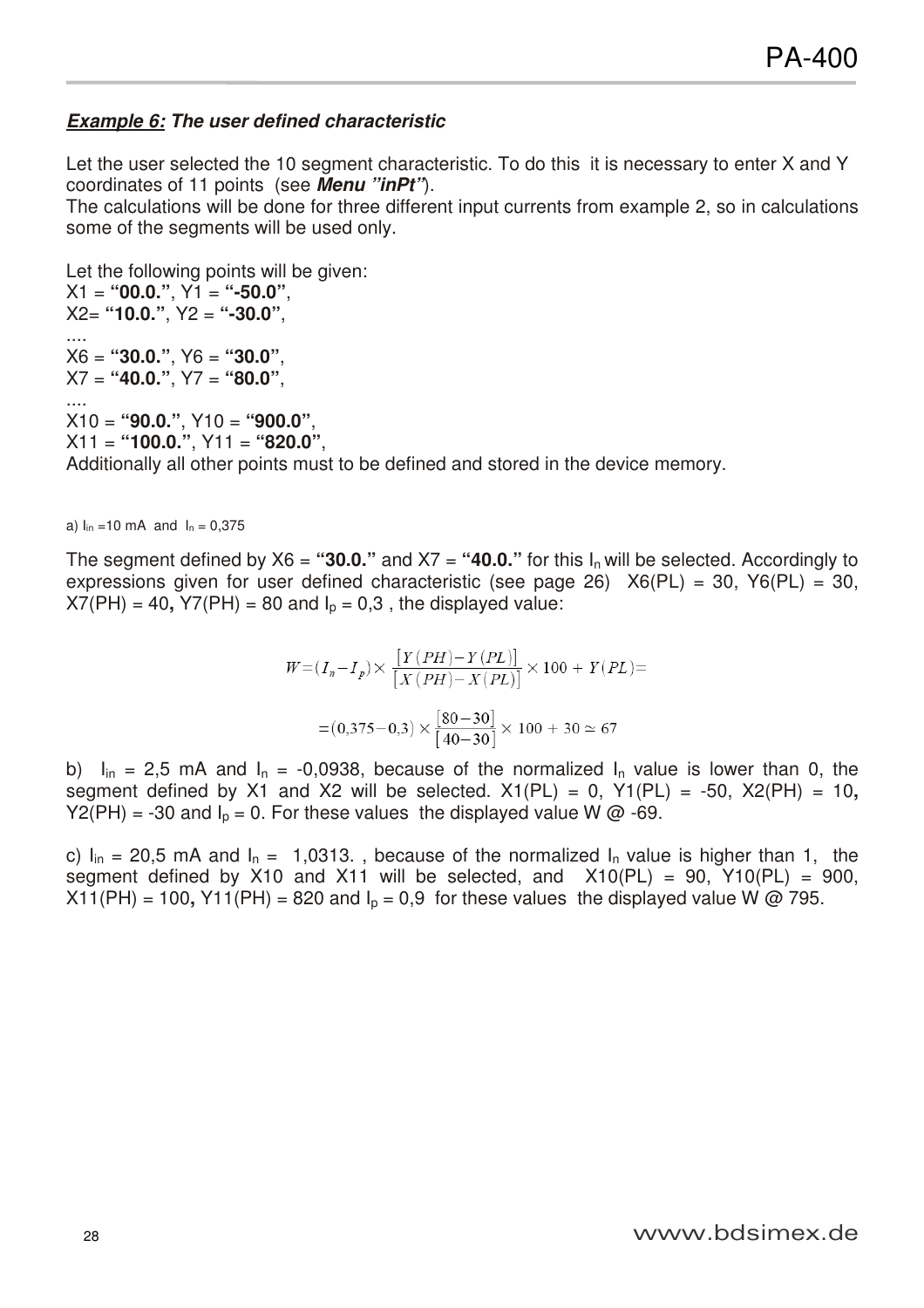# **10. Default and user's settings list**

| <b>Parameter</b>                                        | <b>Description</b>                                 | Default value | User's value | Desc.page |  |  |  |
|---------------------------------------------------------|----------------------------------------------------|---------------|--------------|-----------|--|--|--|
| Parameters of relay R1 operation ("rEL1" menu)          |                                                    |               |              |           |  |  |  |
| <b>SEtP</b>                                             | Relay R1 threshold                                 | 20.0          |              | 17        |  |  |  |
| SE <sub>t2</sub>                                        | Relay R1 second threshold                          | 30.0          |              | 17        |  |  |  |
| <b>HYSt</b>                                             | Hysteresis of relay R1                             | 0.0           |              | 18        |  |  |  |
| modE                                                    | Operation mode of relay R1                         | in            |              | 18        |  |  |  |
| AL                                                      | Reaction for critical situation of relay R1        | <b>oFF</b>    |              | 18        |  |  |  |
| Configuration of measurement input ("inPt" menu)        |                                                    |               |              |           |  |  |  |
| <b>CHAr</b>                                             | Conversion characteristic mode                     | Lin           |              | 19        |  |  |  |
| FiLt                                                    | Filtering ratio                                    | 0             |              | 19        |  |  |  |
| Pnt                                                     | Decimal point position                             | 0.0           |              | 19        |  |  |  |
| Lo C                                                    | Minimum displayed value (for nominal range)        | 000.0         |              | 19        |  |  |  |
| Hi C                                                    | Maximum displayed value (for nominal range)        | 100.0         |              | 19        |  |  |  |
| Lo r                                                    | Extension of the bottom of the nominal input range | 5.0(%)        |              | 20        |  |  |  |
| Hi r                                                    | Extension of the top of the nominal input range    | 5.0 $(\%)$    |              | 21        |  |  |  |
| Configuration of peaks detection function ("HOLd" menu) |                                                    |               |              |           |  |  |  |
| modE                                                    | Kind of detected changes                           | norm          |              | 21        |  |  |  |
| <b>PEA</b>                                              | Minimum detected change                            | 0.0           |              | 21        |  |  |  |
| timE                                                    | Maximum time of peak displaying                    | 0.0           |              | 21        |  |  |  |
| <b>HdiS</b>                                             | The type of displayed value                        | <b>HOLd</b>   |              | 21        |  |  |  |
| H r1                                                    | Source of relay R, and LED R control               | rEAL          |              | 21        |  |  |  |